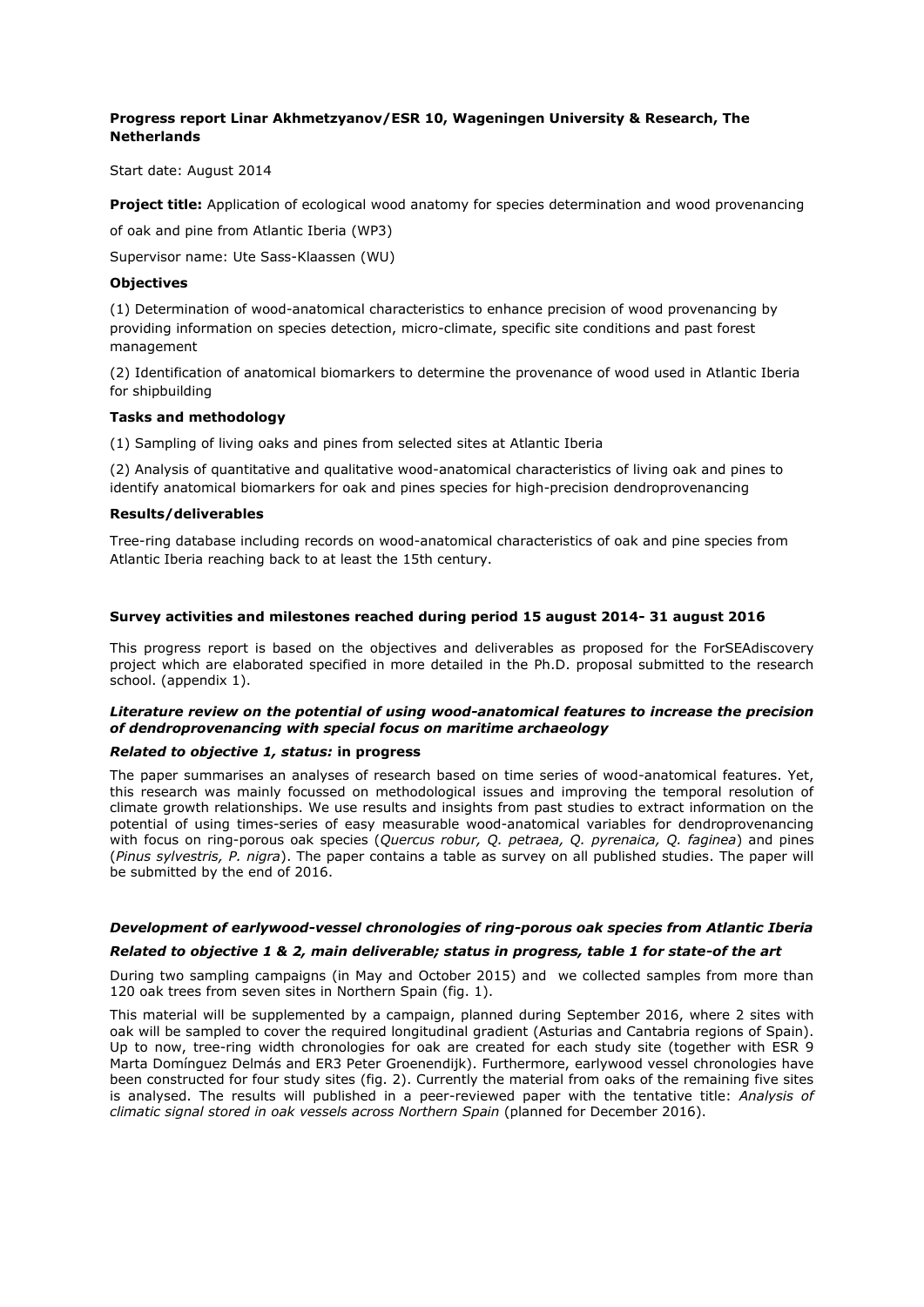

Figure 1: Sampling location of oak (yellow), pine (red) and future sampling areas for oak (green) oaks sampling areas



Figure 2: Example of recent part of tree-ring width (top) and vessel area (below) chronologies constructed for three oak sites in Iberia.

### *Development of maximum latewood density (MLD) chronologies of pines as a tool for dendroprovenancing*

## *Related to objective 1 & 2, main deliverable; status in progress, table 1 for state-of the art*

During three sampling campaigns we collected more than 200 pine trees from 5 sites in Central and Southern Spain (Fig. 1). The last sampling campaign for collecting material from two additional sites is scheduled for October 2016. Maximum latewood density has proved to be a meaningful wood-anatomical variable to assess climate-growth relations of coniferous tree species. All the collected material is stored in the laboratory of University de Santiago de Compostela. Tree-ring measurements have been conducted. During the last year we tested a new approach, blue-intensity measurements to efficiently detect this variable from carefully prepared wood cores. We succeeded in optimizing the preparation method and will apply the blue intensity technique to assess maximum density for all our study material. These analyses are planned to be done in the first half of 2017. Besides deriving long chronologies for dendroprovenancing the results on climate-growth analyses will be published in a peer-reviewed paper (Tentative title: *Maximum latewood density indicates origin of Iberian pine)* we will describe the potential of this wood-anatomical variable for dendroprovenancing of Iberian pines.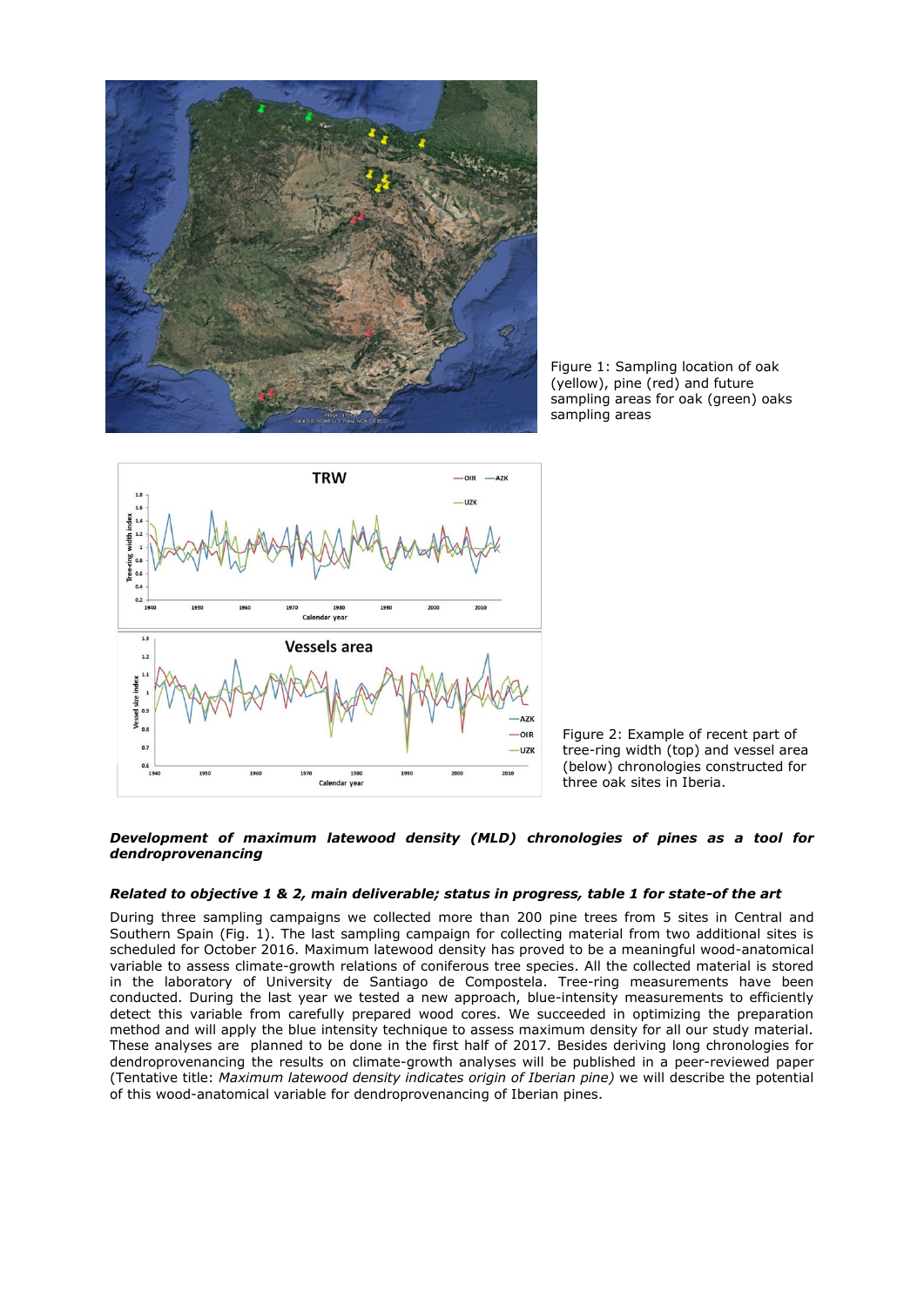### *Application of DNA analyses for provenancing oak timber*

## *Related to objective 2, in progress*

Extracting genetic material from wood is still a challenge. Yet there is no standard protocol available for extraction of genetic information from – specifically – heartwood of fresh, historic and archaeological material. In a pilot study we assessed the amount of DNA which can be extracted from different wood compartments. i.e. bark & cambium, sapwood, heartwood (of fresh and historic timber). For this analyses, material of five oak trees has been collected and further used as a trial for extraction of genetic material from different parts of the tree (leaves, bark/cambium, sapwood and heartwood). The results of extraction were promising and needed minor corrections. Further analyses in this direction will be done in the second half of 2017. The aim is to use genetic information for (1) species determination (distinguishing between European (*Q. robur, Q. petraea)* and Iberian (*Q. pyrenaica, Q. faginea)* oak species) and (2) provenancing based on oak haplotypes. We expect to come up with a protocol for DNA extraction from heartwood of historic material and possibilities of DNA extraction from archaeological ship timber. The results will be published as a technical paper.

### *Tracing the impact of forest management on the application of wood-anatomical variables as tool for provenancing*

### *Related to objective 2, planned for 2017*

The application of chronologies derived from wood-anatomical variables for dendroprovenancing requires insight into environmental factors other than climate which impact tree growth and wood structure. An important factor is forest management, specifically in forest areas which are known to be as source areas for e.g. timber used for shipbuilding. The question arises whether forest management can obscure the information in chronologies of wood-anatomical variables and hence their value for dendroprovenancing. To tackle this research question, we will compare wood characteristics of oaks from managed and unmanaged sites. The hypothesis is that there is no significant effect of forest management on size of oak vessels. Planned article will be done in parallel to the main work about the oak vessels from Northern Spain.

## *Case study to verify the added value of Maximum latewood density for precise provenancing*

## *Related to objective 2, planned for 2017*

For this case study we will use wood from an already dated (by using tree rings and verified by historic documents, by ESR 9) historic building, the Segovia cathedral. We will test (1) whether the blue intensity technique will work on historic material and (2) if provenancing using various variables (anatomical variables, tree rings (ESR9) and chemical composition (ESRs 11 and 12) based on the collected network of site chronologies and wood composition of trees from this sites (chemical traits) will lead to comparable results.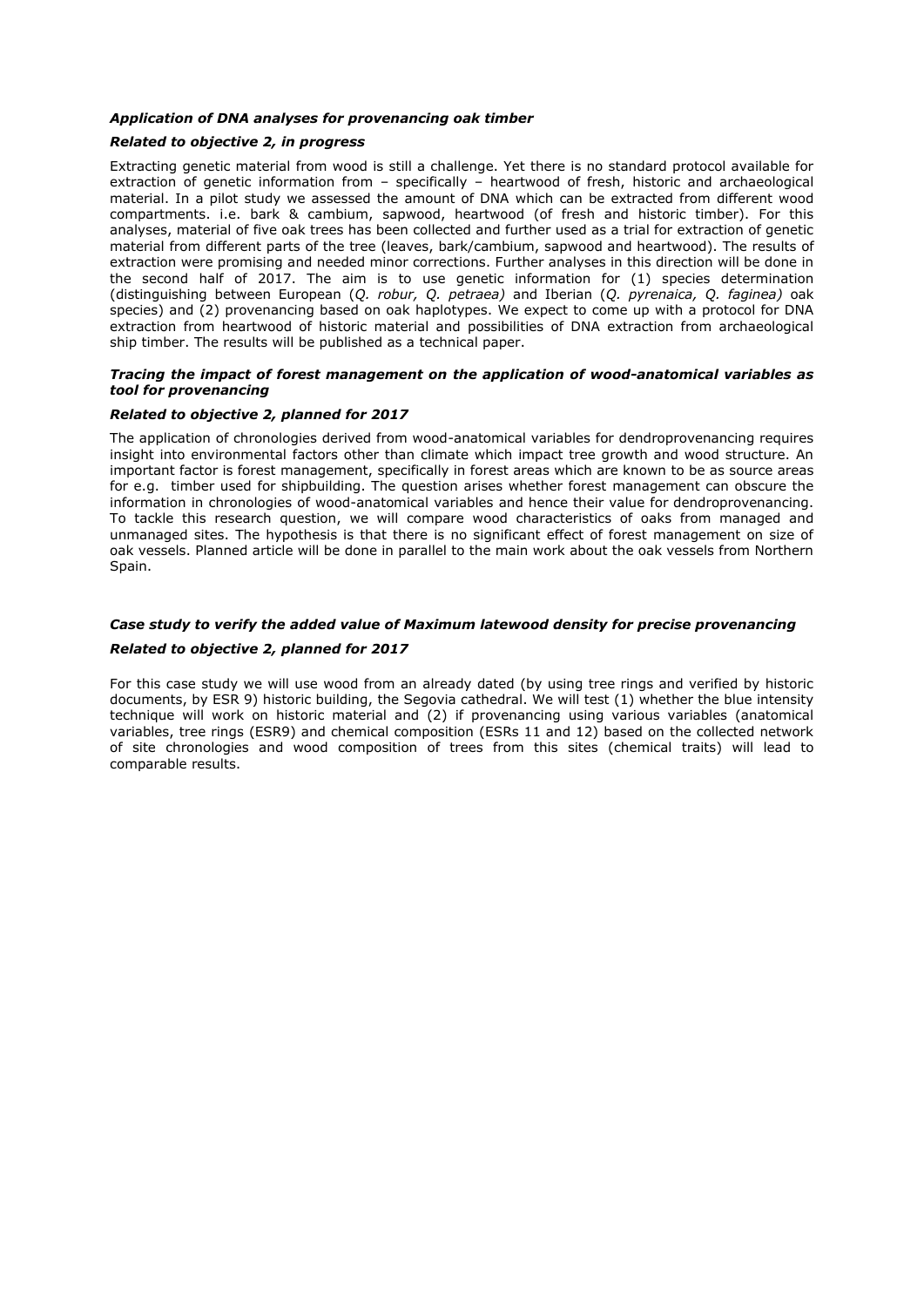| Chapter<br><b>Progress</b>                                                      | Samples/Data<br>collection |  | <b>Samples</b><br>preparation |     | Tree-ring width<br>measurements |     | Anatomical<br>measurements |     |     | <b>Data Analyses</b> |     | Publication |  |  |                  |
|---------------------------------------------------------------------------------|----------------------------|--|-------------------------------|-----|---------------------------------|-----|----------------------------|-----|-----|----------------------|-----|-------------|--|--|------------------|
| Added value of wood-anatomical<br>features for dendroprovenancing               |                            |  |                               | N/A | N/A                             | N/A | N/A                        | N/A | N/A | N/A                  | N/A | N/A         |  |  | December<br>2016 |
| Oak vessels as a tool for<br>dendroprovenancing.                                |                            |  |                               |     |                                 |     |                            |     |     |                      |     |             |  |  | December<br>2016 |
| Maximum latewood density (MLD) of<br>pines as a tool for<br>dendroprovenancing. |                            |  |                               |     |                                 |     |                            |     |     |                      |     |             |  |  | June 2017        |
| Genetic analyses of wood for species<br>identification.                         |                            |  |                               |     |                                 |     | N/A                        | N/A | N/A | N/A                  | N/A | N/A         |  |  | December<br>2017 |

Table 1. Progress timetable of Akhmetzyanov Linar/ESR10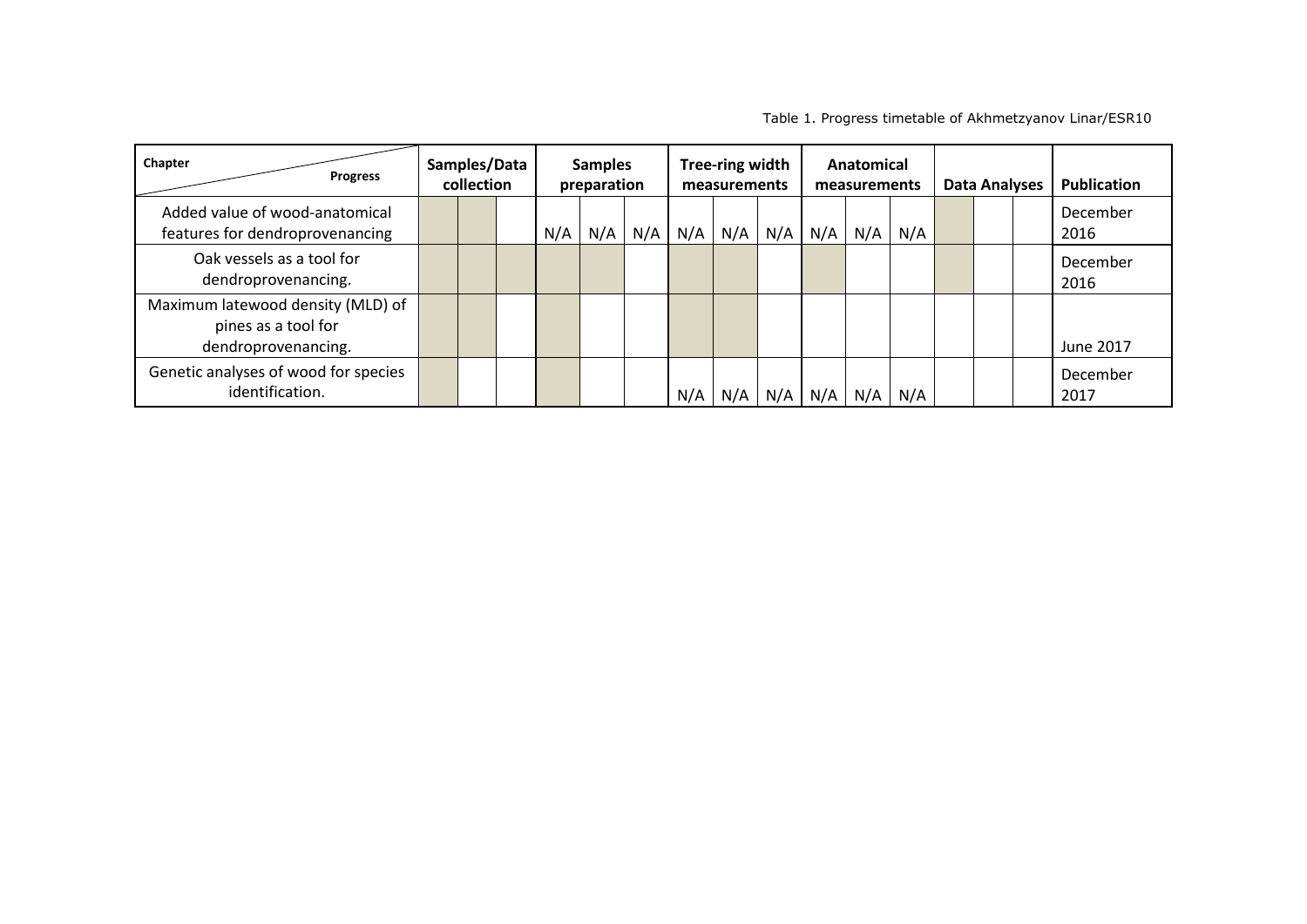# **ForSEAdiscovery – events/activities attended/organized**

| Event<br><b>Number</b><br>dived in<br>Intern=For<br><b>SEAdiscov</b><br>ery events | Participant<br>hosting the<br>event | <b>Type of Event</b>                        | Month when<br>the event took<br>place | <b>Start date</b><br>of<br>the event | End date of<br>the<br>event | Total<br>number<br>of<br>researche<br>rs outside<br>the | Personal<br>activity | Website of the event                             |
|------------------------------------------------------------------------------------|-------------------------------------|---------------------------------------------|---------------------------------------|--------------------------------------|-----------------------------|---------------------------------------------------------|----------------------|--------------------------------------------------|
| and                                                                                |                                     |                                             |                                       |                                      |                             | network<br>attending                                    |                      |                                                  |
| extern=<br>events                                                                  |                                     |                                             |                                       |                                      |                             | the                                                     |                      |                                                  |
| with                                                                               |                                     |                                             |                                       |                                      |                             | event                                                   |                      |                                                  |
| benefit for                                                                        |                                     |                                             |                                       |                                      |                             |                                                         |                      |                                                  |
| <b>ForSEAdisc</b>                                                                  |                                     |                                             |                                       |                                      |                             |                                                         |                      |                                                  |
| overy                                                                              |                                     |                                             |                                       |                                      |                             |                                                         |                      |                                                  |
| Intern 1                                                                           | Partner:                            | Sampling campaign (Pinus nigra), Andalusia, | November 2014                         | 22.11.2014                           | 27.11.2014                  | only WP3                                                | Sampling             | N/A                                              |
|                                                                                    | University of                       | Spain                                       |                                       |                                      |                             | ESRs                                                    |                      |                                                  |
|                                                                                    | Santiago de                         |                                             |                                       |                                      |                             |                                                         |                      |                                                  |
|                                                                                    | Compostela                          |                                             |                                       |                                      |                             |                                                         |                      |                                                  |
| Intern <sub>2</sub>                                                                | Partner:                            | ForSEAdiscovery Project network meeting     | January 2015                          | 12.01.2015                           | 13.010.2015                 | Project                                                 | Presentation         | http://forseadiscovery.eu/                       |
|                                                                                    | Centro de                           |                                             |                                       |                                      |                             | members                                                 |                      |                                                  |
|                                                                                    | Ciencias                            |                                             |                                       |                                      |                             |                                                         |                      |                                                  |
|                                                                                    | Humanas y<br>Sociales               |                                             |                                       |                                      |                             |                                                         |                      |                                                  |
|                                                                                    | (CCHS) del                          |                                             |                                       |                                      |                             |                                                         |                      |                                                  |
|                                                                                    | Consejo                             |                                             |                                       |                                      |                             |                                                         |                      |                                                  |
|                                                                                    | Superior de                         |                                             |                                       |                                      |                             |                                                         |                      |                                                  |
|                                                                                    | Investigacion                       |                                             |                                       |                                      |                             |                                                         |                      |                                                  |
|                                                                                    | es Científicas                      |                                             |                                       |                                      |                             |                                                         |                      |                                                  |
|                                                                                    | (CSIC)                              |                                             |                                       |                                      |                             |                                                         |                      |                                                  |
| Intern 3                                                                           | Partner:                            | ForSEAdiscovery: INTENSIVE TRAINING COURSE: | January 2015                          | 14.01.2015                           | 16.01.2015                  | all ESRs                                                | Attendance           | http://forseadiscovery.cchs.csic.es/courses/hist |
|                                                                                    | Centro de                           | History of Wooden Shipbuilding & Books and  |                                       |                                      |                             |                                                         |                      | ory-wooden-shipbuilding-books-and-treatises-     |
|                                                                                    | Ciencias                            | treatises on Shipbuilding:                  |                                       |                                      |                             |                                                         |                      | shipbuilding                                     |
|                                                                                    | Humanas y                           |                                             |                                       |                                      |                             |                                                         |                      |                                                  |
|                                                                                    | Sociales                            |                                             |                                       |                                      |                             |                                                         |                      |                                                  |
|                                                                                    | (CCHS) del                          |                                             |                                       |                                      |                             |                                                         |                      |                                                  |
|                                                                                    | Consejo                             |                                             |                                       |                                      |                             |                                                         |                      |                                                  |
|                                                                                    | Superior de                         |                                             |                                       |                                      |                             |                                                         |                      |                                                  |
|                                                                                    | Investigacion                       |                                             |                                       |                                      |                             |                                                         |                      |                                                  |
|                                                                                    | es Científicas                      |                                             |                                       |                                      |                             |                                                         |                      |                                                  |
|                                                                                    | (CSIC)                              |                                             |                                       |                                      |                             |                                                         |                      |                                                  |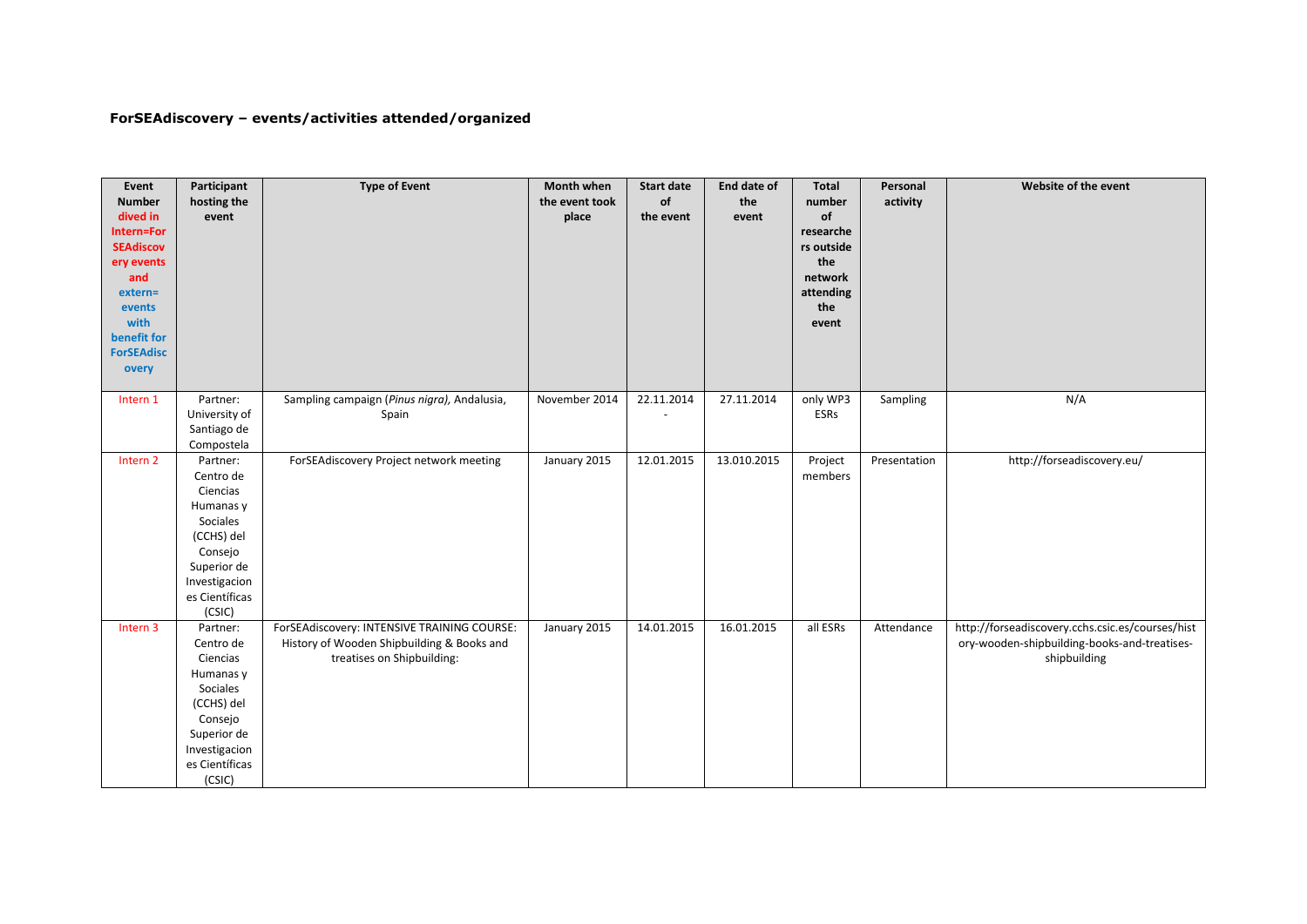| Intern 4            | Partner:<br>Archeonauta<br>$S.L$ ,<br>University of<br>Santiago de<br>Compostela,<br>Wageningen<br>University                       | Sampling campaign ship wreck, Cádiz                                                                                                      | February 2015 | 9.02.2015  | 12.02.2015 | ESRs 9,<br>10,<br>partner<br>Archeona<br>uta S.L | Sampling                                                                                                                                 | N/A                                                                                                                               |
|---------------------|-------------------------------------------------------------------------------------------------------------------------------------|------------------------------------------------------------------------------------------------------------------------------------------|---------------|------------|------------|--------------------------------------------------|------------------------------------------------------------------------------------------------------------------------------------------|-----------------------------------------------------------------------------------------------------------------------------------|
| Intern <sub>5</sub> | Partner:<br>University of<br>Santiago de<br>Compostela                                                                              | Sampling campaign (Quercus spp.), Basque<br>country, Spain                                                                               | May 2015      | 11.05.2015 | 31.05.2015 | only WP3<br><b>ESRs</b> and<br>ER                | Sampling                                                                                                                                 | N/A                                                                                                                               |
| Intern 6            | Partner:<br>University of<br>Santiago de<br>Compostela                                                                              | Sampling campaign (Quercus spp.), Basque<br>country, Spain                                                                               | October 2015  | 05.10.2015 | 12.10.2015 | only WP3<br>ESRs and<br>ER                       | Sampling                                                                                                                                 | N/A                                                                                                                               |
| Intern <sub>7</sub> | Centro de<br>Ciencias<br>Humanas y<br>Sociales<br>(CCHS) del<br>Consejo<br>Superior de<br>Investigacion<br>es Científicas<br>(CSIC) | ForSEAdiscovery: INTENSIVE TRAINING COURSE:<br>Application of Geographic Information System<br>(GIS) to Maritime History and Archaeology | October 2015  | 13.10.2015 | 16.10.2015 | all ESRs<br>and ERs                              | Attendance                                                                                                                               | http://forseadiscovery.cchs.csic.es/courses/app<br>lication-geographic-information-system-gis-<br>maritime-history-and-archaelogy |
| Intern 8            | Partner:<br>Wageningen<br>University                                                                                                | ForSEAdiscovery: INTENSIVE TRAINING COURSE:<br>Dendrochronology and Wood anatomy                                                         | December 2015 | 09.12.2015 | 11.12.2015 | all ESRs<br>and ERs                              | Organization<br>of the<br>Workshop;<br>Presentation<br>"Application<br>of wood-<br>anatomical<br>analyses for<br>dendroprove<br>nancing" | http://forseadiscovery.cchs.csic.es/sites/defaul<br>t/files/attachments/documents/workshop den<br>drochronology wur.pdf           |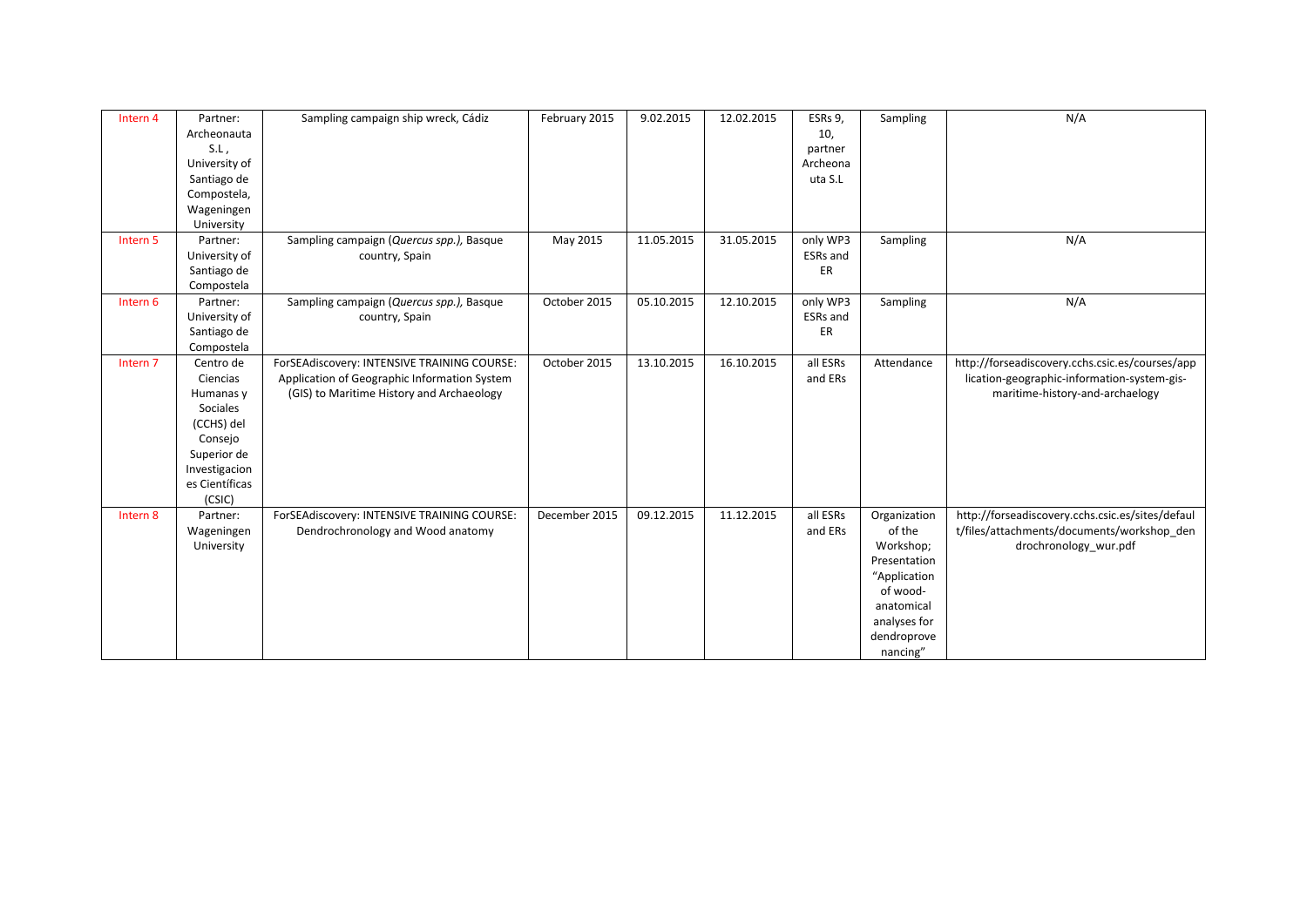| Intern 9             | Centro de<br>Ciencias<br>Humanas y<br>Sociales<br>(CCHS) del<br>Consejo<br>Superior de<br>Investigacion<br>es Científicas<br>(CSIC) | ForSEAdiscovery Midterm Project network<br>meeting                                                                                                 | December 2015     | 15.12.2015 | 18.12.2015 | Project<br>members         | Presentation                 | http://forseadiscovery.eu/                                                                                                  |
|----------------------|-------------------------------------------------------------------------------------------------------------------------------------|----------------------------------------------------------------------------------------------------------------------------------------------------|-------------------|------------|------------|----------------------------|------------------------------|-----------------------------------------------------------------------------------------------------------------------------|
| Intern <sub>10</sub> | Partner:<br>University of<br>Santiago de<br>Compostela                                                                              | Sampling campaign (Pinus sylvestris.), Central<br>System, Spain                                                                                    | <b>July 2016</b>  | 11.07.2016 | 15.07.2016 | only WP3<br>ESRs and<br>ER | Sampling                     | N/A                                                                                                                         |
|                      |                                                                                                                                     |                                                                                                                                                    |                   |            |            |                            |                              |                                                                                                                             |
| Extern 1             | Partner:<br>University of<br>Santiago de<br>Compostela                                                                              | European Dendroecological Fieldweek, Oviedo,<br>Spain                                                                                              | September<br>2014 | 01.09.2014 | 06.09.2014 | c.30                       | Presentation                 | http://www.cetemas.es/post/fw14-flyer-<br>european-dendroecological-fieldweek-2014.pdf                                      |
| Extern2              | Partner:<br>University of<br>Santiago de<br>Compostela                                                                              | EuroDendro 2014, Lugo, Spain                                                                                                                       | September<br>2014 | 08.09.2014 | 12.09.2014 | c. 100                     | Poster<br>presentation       | http://www.usc.es/en/congresos/eurodendro                                                                                   |
| Extern 3             | Partner:<br>University of<br>Wageningen                                                                                             | <b>Basic Statistics</b>                                                                                                                            | October 2014      | 13.10.2014 | 17.10.2014 | c.20                       | Attendance                   | N/A                                                                                                                         |
| Extern 4             | <b>COST training</b><br>school;<br>Partner:<br>University of<br>Wageningen                                                          | Training School: Quantitative Wood Anatomy:<br>from sample to Data, Zurich, Switzerland                                                            | November 2014     | 18.11.2014 | 21.11.2014 | c.20                       | Attendance                   | http://streess-cost.eu/streess-news/63-<br>news/319-upcoming-training-school-2                                              |
| Extern 5             | Partner:<br>University of<br>Wageningen                                                                                             | Wood under Spotlight - Presentation for<br>students at Wageningen University<br>(presentation, M. Dominguez, U. Sass-Klaassen,<br>L. Akhmetzyanov) | February 2015     | 17.2.2015  | 17.2.2015  | c. 100                     | Organization<br>of the event | http://www.wageningenur.nl/en/activity/Woo<br>d-in-the-SPOTlight-Interactive-evening-on-<br>wood-its-science-and-beauty.htm |
| Extern 6             | Partner:<br>University of<br>Wageningen                                                                                             | The Essentials of Scientific Writing and<br>Presenting                                                                                             | <b>March 2015</b> | 09.03.2015 | 14.03.2015 | c.20                       | Attendance                   | N/A                                                                                                                         |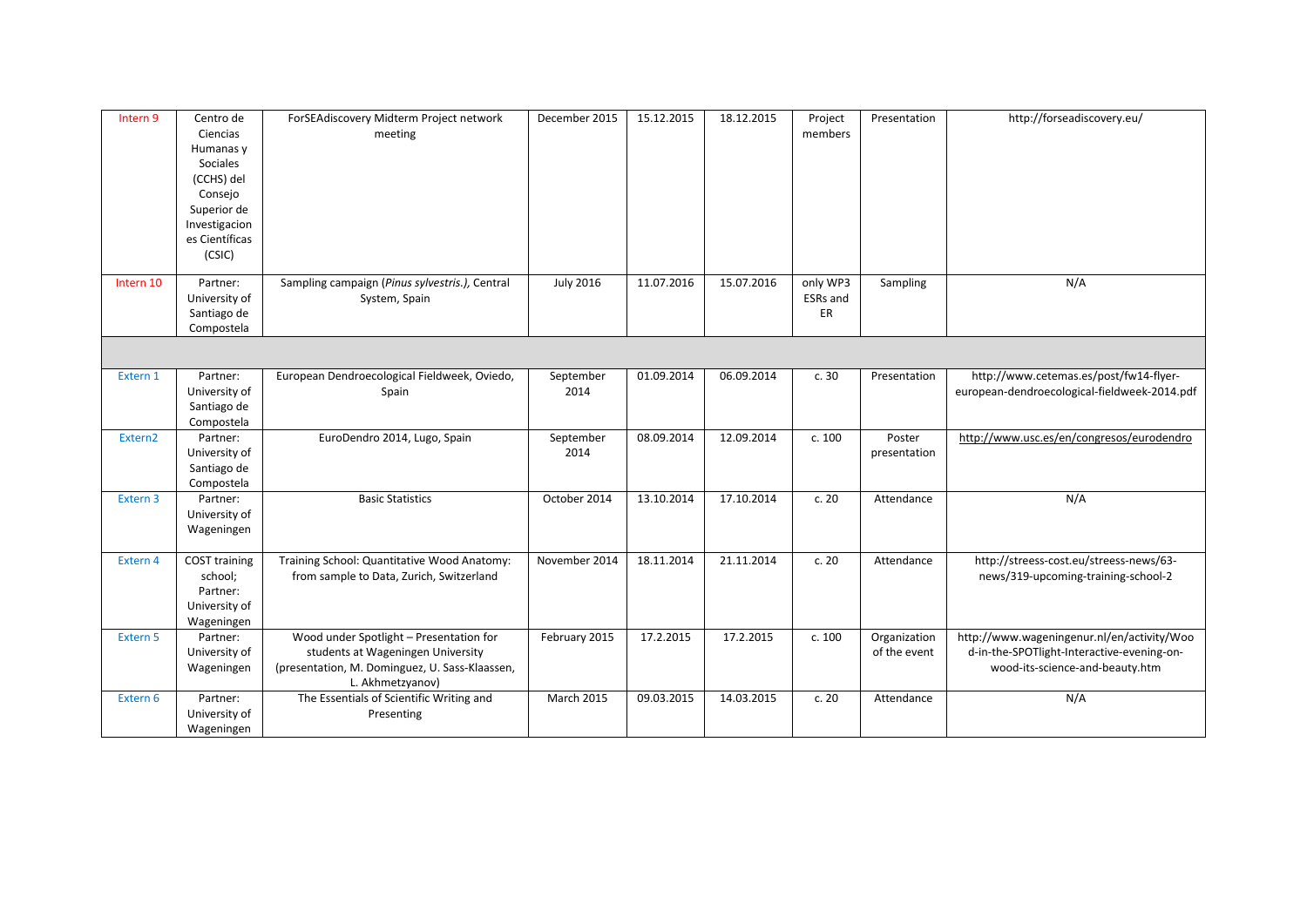| Extern <sub>7</sub> | COST training<br>school;<br>Partner:<br>University of               | Statistics in Dendrochronology                                | March 2016 | 14.03.2016 | 16.03.2016 | c.20   | Attendance                          | N/A                                                                    |
|---------------------|---------------------------------------------------------------------|---------------------------------------------------------------|------------|------------|------------|--------|-------------------------------------|------------------------------------------------------------------------|
|                     | Wageningen                                                          |                                                               |            |            |            |        |                                     |                                                                        |
| Extern 8            | COST training<br>school;<br>Partner:<br>University of<br>Wageningen | Final COST STReESS meeting, Joachimsthal<br>(Berlin), Germany | April 2016 | 13.04.2016 | 14.04.2016 | c. 100 | Poster                              | http://streess-<br>cost.eu/index.php/events/meetings/final-<br>meeting |
| Extern 9            | University of<br>Wageningen                                         | Supervision                                                   | May 2015 - | 27.05.2015 | <b>Now</b> |        | Supervision<br>of Master<br>student | N/A                                                                    |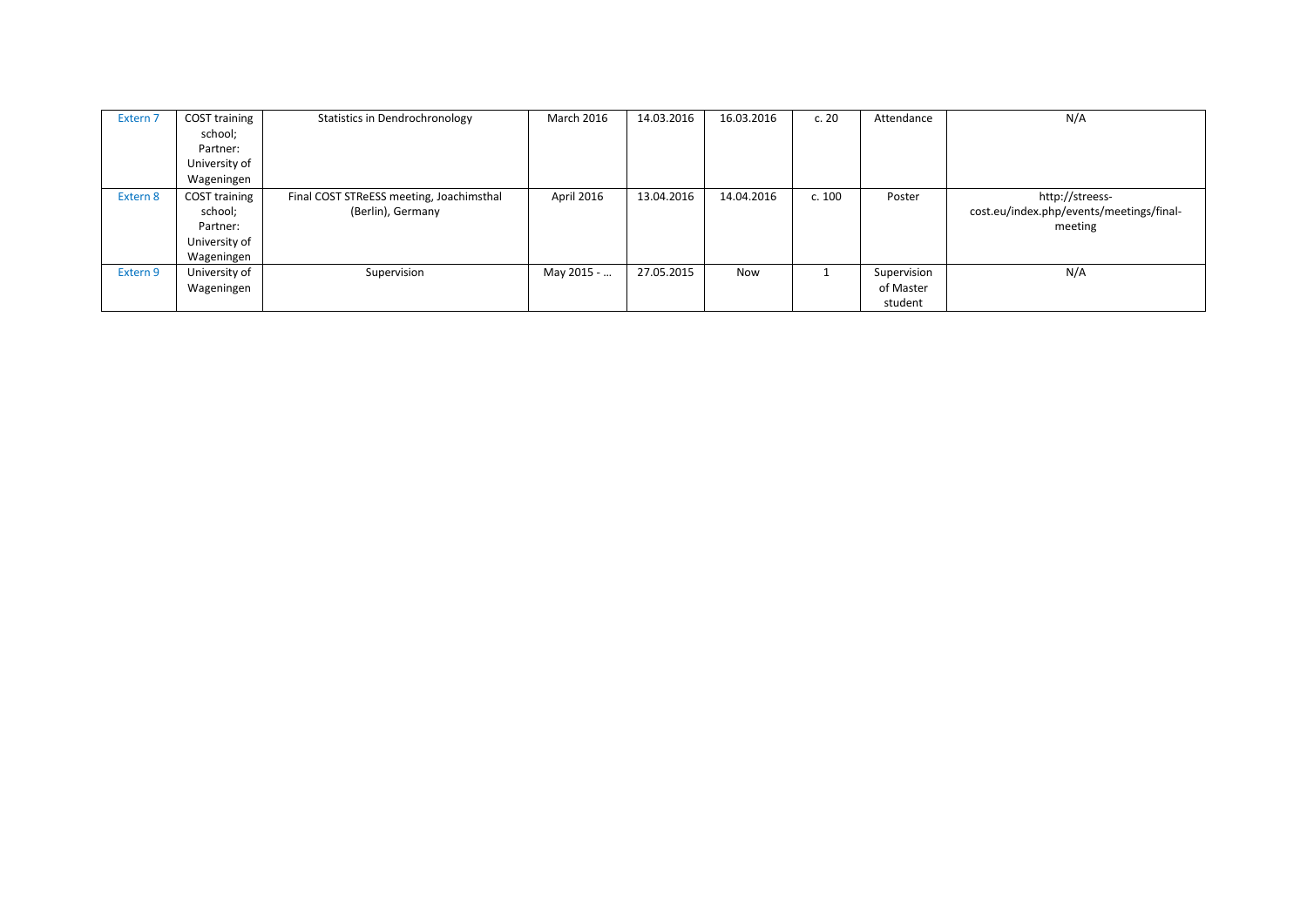### **Appendix 1. Research proposal**

Title: Application of ecological wood anatomy for species determination and wood provenancing of oak and pine from Atlantic Iberia (WP3)

### 1. SUMMARY (max 250 words)

Unprecedented demands on Iberian oak and pine forests led by increase of ships building in the Age of Discovery (16<sup>th</sup> to 18<sup>th</sup> century) caused intensive forest logging practices on the Iberian Peninsula. However, it still remains unknown if Iberian forests could sustain this increasing demand or whether timber was imported from elsewhere. In addition, the exact origin of the growth of the timber used for shipbuilding in Iberian Peninsula during that time is also not identified yet.

This project aims to study xylem structure of Iberian pine and oak species, intensively used for shipbuilding, to add to already existing time-series and to use them for provenancing of ship timber. I will study earlywood vessels from five oak species from Northern Spain and tracheid dimensions together with maximum latewood density of two pine species from Central and Southern Spain. State-of-the-art approaches will be used to build long time-series from anatomical features and to compute site specific wood-anatomical markers for each study site. Analyses of ship timber will be carried out following the same approach. Provenancing will be done by statistic comparison of time series gained from ship timber with existing and newly developed reference records built up in this study. In addition, samples from living trees and shipwrecks will undergo genetic analyses in order to identify species used for specific parts of the ships.

This study will be among the first using xylem features for provenancing purposes, and will provide substantial input for dendroprovenancing studies.

### 2. DETAILED DESCRIPTION OF RESEARCH AREA

# **Introduction**

During the Age of Discovery and European Expansion ( $16<sup>th</sup>$  to  $18<sup>th</sup>$  centuries), ocean-going ships became paramount to the development and sustainability of Iberian empires. The construction of ships placed unprecedented demands on Iberian forests, leading to **forest management practices** and enactment of laws to ensure **timber supply for shipbuilding** [1, 2].

**Oak and pine** were the preferred species for structural timbers of ships, hence they can be found nowadays in **shipwrecks** from Spanish and Portuguese ships in different parts of the world [3]. However, the identification of those ships by name and nationality is problematic if not impossible, as the establishment of their exact place and time of construction remains a challenge for historians, nautical archaeologists and dendrochronologists [4].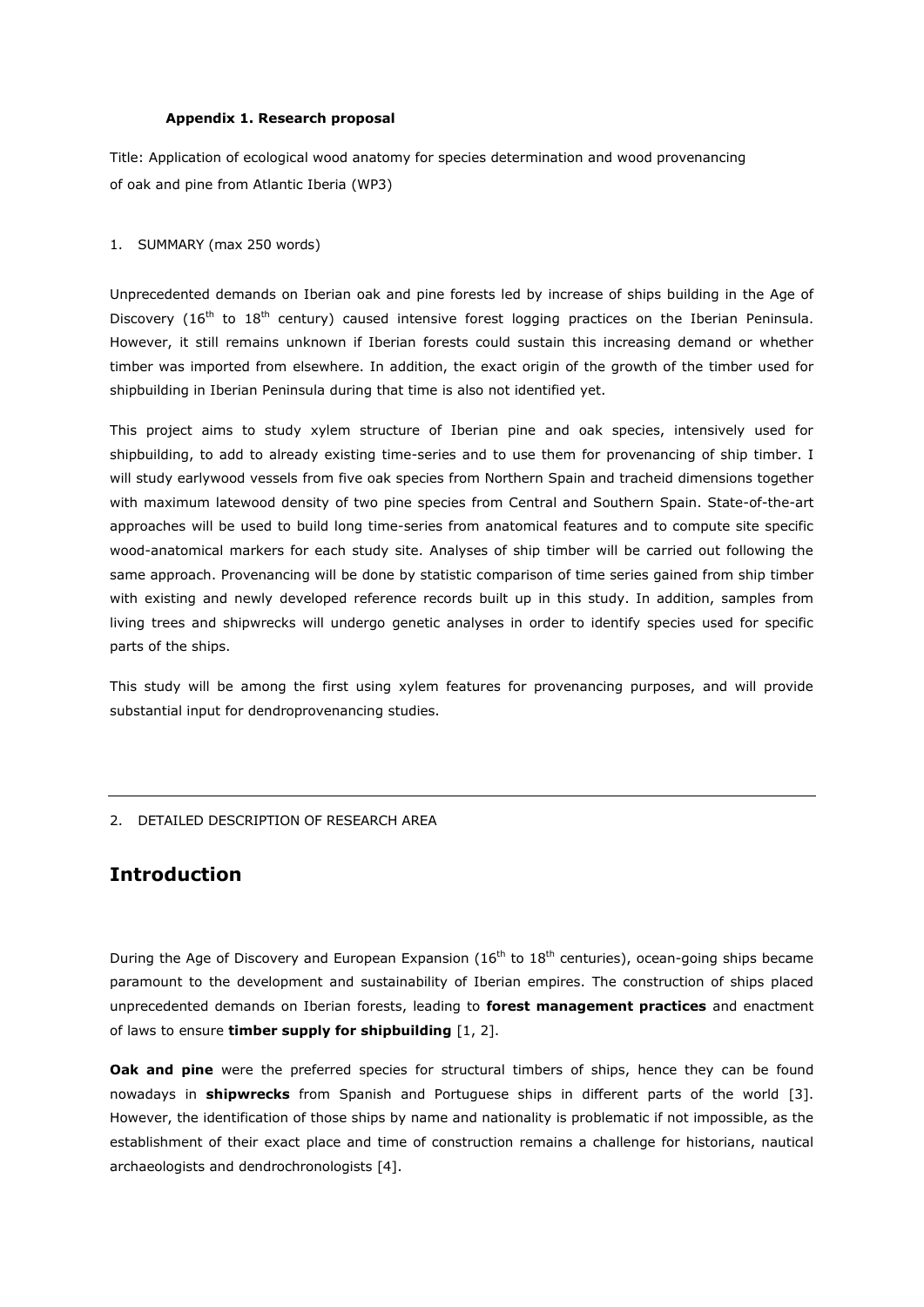The interdisciplinary Marie Curie ITN ForSEAdiscovery project combines disciplines from the Humanities (historiography and nautical archaeology) and the Life Sciences (dendrochronology, wood anatomy, and geo/dendro-chemistry) to address the broad question of the timber supply for Iberian Empires in the Age of Discovery ( $16<sup>th</sup>$  to  $18<sup>th</sup>$  century). A specific question for the Life Sciences group is the development of **methods for provenancing i.e. identification of the geographical origin of the growth of oak and pine ship timbers derived from trees grown in the Iberian Peninsula.** Establishing the Iberian origin of timbers retrieved from shipwrecks would inform about the extent of the timber provision from specific Iberian forests during the 16<sup>th</sup> to the 18<sup>th</sup> century, and the **changes in forest structure and management** as a consequence of exploitation and further degradation. In this manner, wood recovered from shipwrecks represents a natural archive to reconstruct forest history and ancient management practices [3].

At present, provenancing Iberian ship timber is hampered by the lack of reference datasets for the peninsula (e.g., a wide-coverage tree-ring data network spanning more than 500 years). The development of **identification keys based on genetic and wood-anatomical features** (i.e. independent from ring-width datasets) to identify oak and pine timber as "Iberian", would be a major contribution to the much needed reference data network. For this, we propose to study **woodanatomical characteristics** determined by i) genetics of the species, ii) local/regional growing conditions (forest ecology and regional climate), and iii) forest structure and ancient forest management practices, which result in specific timber qualities. We propose to study wood anatomical features by analyses of scanned images of the tree cores and shipwrecks. We anticipate that the methods developed could be employed to provenance timber elsewhere.

# **Identification of Iberian oak and pine species**

Several oak species used in shipbuilding in Atlantic Iberia are endemic to the Iberian Peninsula and North Africa (e.g. *Quercus pyrenaica* and *Q. faginea*). However, their identification based on wood-anatomical features is not yet possible, as their wood anatomy does not differ from those of other European oaks also present in the peninsula (*Q. robur, Q. petraea, Q. pubescens*) [5]. Genetic markers could serve as tool for species identification [6, 7] provided that DNA fragments can be extracted from the wood of Iberian oak and pine wood [8, 9] and specifically from ancient ship timber [10, 11]. Recent studies demonstrated the feasibility of DNA barcoding techniques to identify tree species using archaeological timber [12]. And belonging of *Q. pyrenaica* to different section (*Mesobalanus)* supports application of DNA barcoding technique for its discrimination from other oak species widely used for shipbuilding. However, if DNA extraction from leaves is straightforward, DNA extraction from dried wood as well as wood stored for a long-term, is more problematic as wood DNA becomes seriously degraded and the succession rate (rate between number of samples with successful extraction of DNA material and total number of samples used for analyses) still remains low [13-15].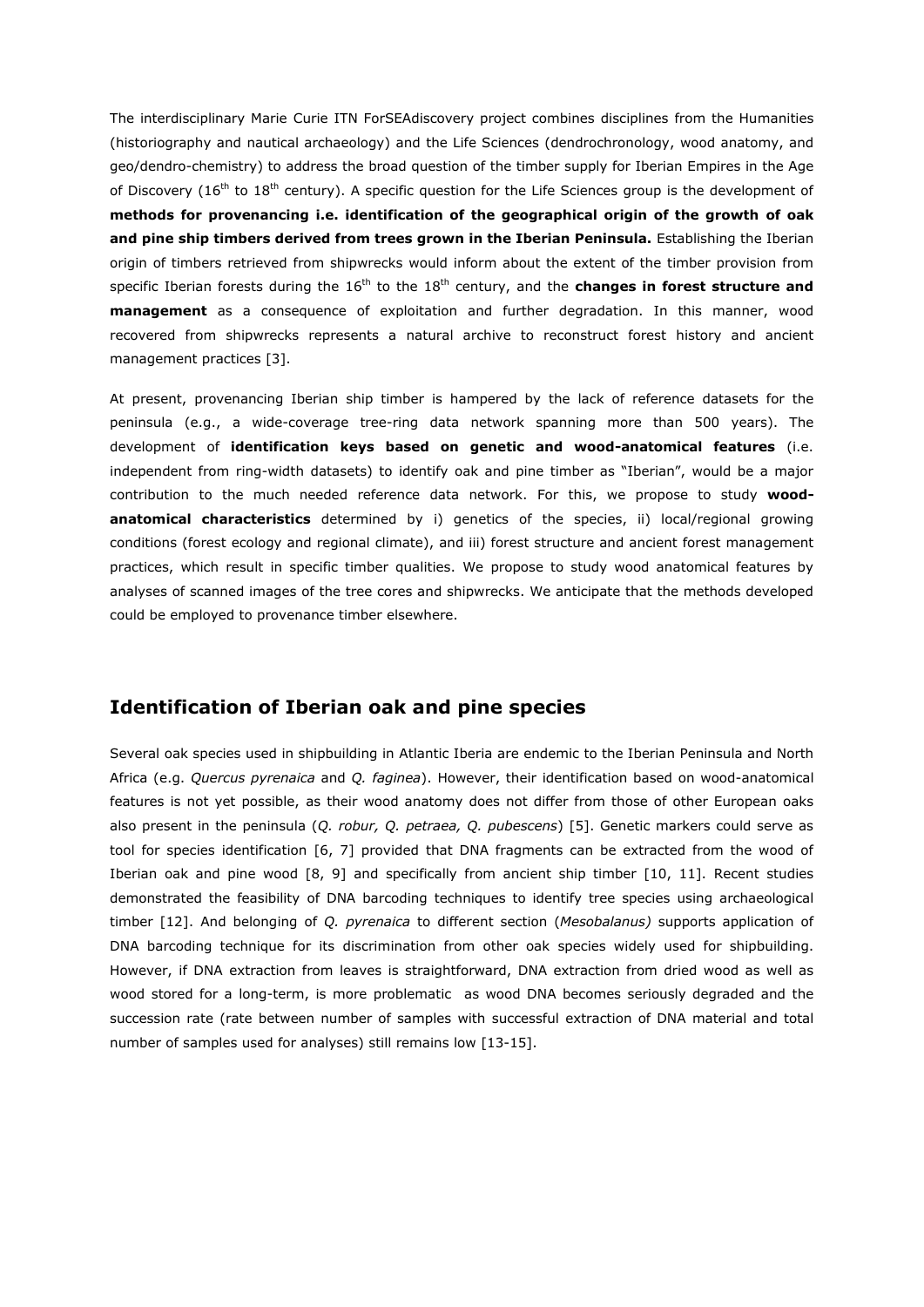# **Tools for dating and dendroprovenancing**

Dating and provenancing ship timber can be achieved by applying classical dendroprovenancing, based on ring-width analyses [16, 17] . This implies that the ring-width series of a given ship timber is compared to time-series from a network of regional and local chronologies from the same species. Further, the chronology yielding the highest correlation (e.g. t-test (e.g. [18]), coefficient of parallel variation "Gleichläufigkeit" [19]) at a certain position serves as an indicator of the cutting date and geographical origin of the tree used as timber [16]. This method has been successfully applied in many studies [18, 20-22], particularly on ship timber [23-25]. However, the lack of a reference tree-ring data network for the main supplying areas of the Iberian Peninsula, hampers the application of this method when researching Iberian ship timbers. Therefore, extension of the area covered by tree-ring width chronologies is strongly required for provenancing of Iberian shipwrecks.

The spatial precision of provenancing provided by annual variation in ring-width patterns can potentially be further enhanced by including additional information stored in the anatomy of the wood. The field of quantitative wood anatomy has strongly developed in the last years due to the improvement of measurement equipment, which allows measuring wood-anatomical features with high precision and efficiency [26-28]. Wood-anatomical features hold information on site-specific, mainly climate forced, growing conditions, with the potential of being valuable indicators for provenancing. For instance, features that can be considered as regional and/or site-specific markers comprise **quantitative continuous anatomical characteristics**, such as annual variation in earlywood vessel area in oak species [29-33] and density features in pines [34-36], as well as **qualitative, discrete anatomical characteristics** such as intra-annual density variations, e.g. "light rings" in pines [37-41].

Besides the site-specific conditions, **long-term variations in ring-width patterns** contain information on specific growth trajectories of a tree population with abrupt changes being an indicator of natural or man-made (selective cutting campaigns, tending operations, coppicing) disturbances [42, 43]. Management activities leave specific traces in time series of ring-width (e.g. growth releases due to harvesting, selective cutting, thinning) and wood anatomical variables (e.g. changes in vessel patterns in resprouts from coppicing) [44, 45]. This allows detecting past management activities but can lead at the same time to a distortion of the regional climate signal in the ring-width series, hampering dendrochronological crossdating.

Sample collection on oak and pine species will be organised in joined field campaigns (forests and shipwrecks) with other project partners. The study material for this study includes i) living trees from Iberian oak and pine species growing in forest known to be source areas for Iberian ship timber during the Age of Discovery, ii) archaeological wood from timbers of shipwrecks suspected to be of Iberian origin, and iii) wood from historical buildings that will serve to link the ring-width and wood anatomical proxies from the living trees and the archaeological timbers.

# **Objectives**

This study is executed in the context of the ForSEAdiscovery project. One of the main goals of the ForSEAdiscovery is to provenance the timber used for shipbuilding in Iberian Peninsula during the Age of Discovery ( $16<sup>th</sup>$  to  $18<sup>th</sup>$  century). The overall objective of this PhD study is to use anatomical structure of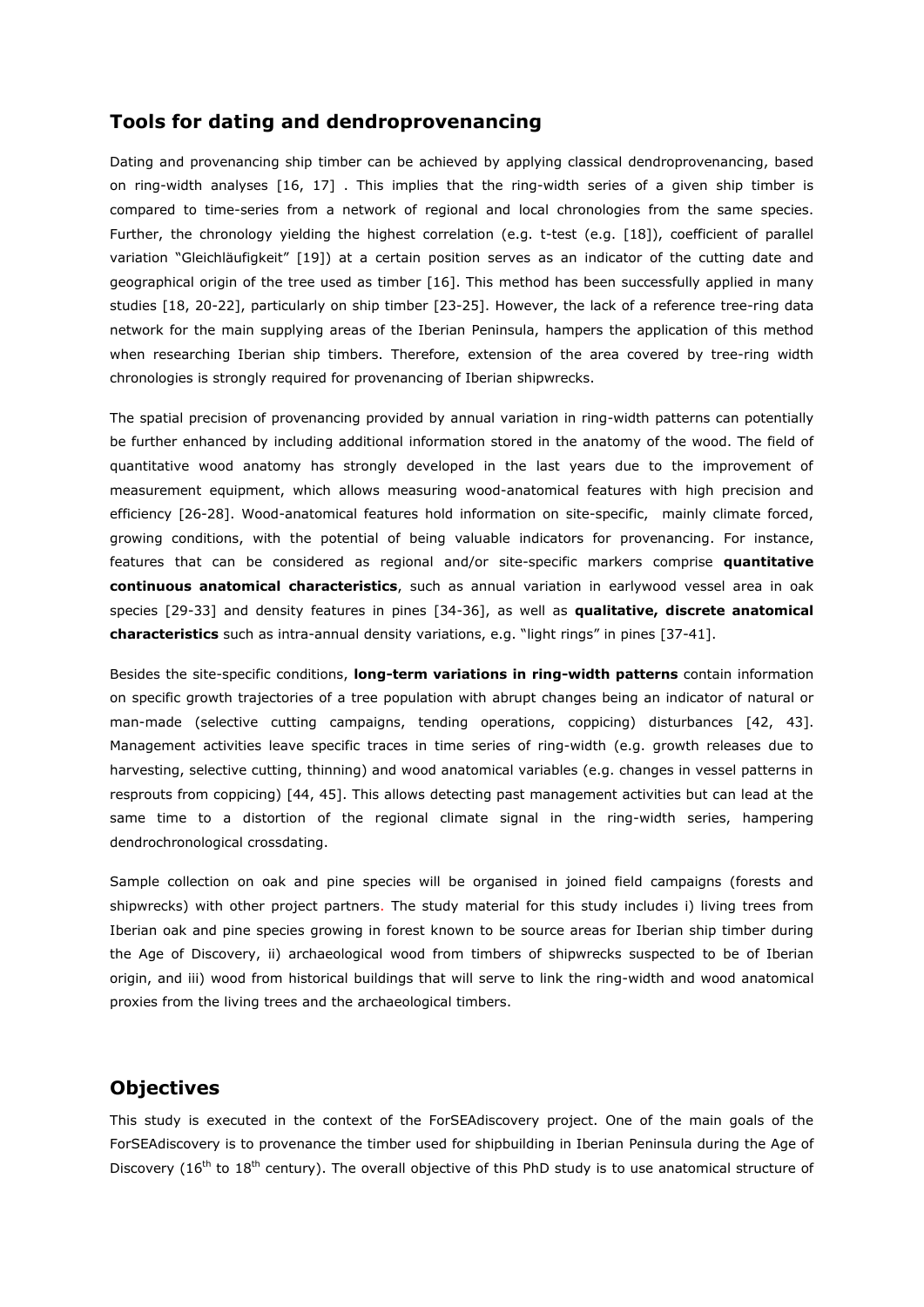the xylem for provenancing the timber from shipwrecks. The specific objectives of this Ph.D. project within the ForSEAdiscovery are:

- (1) To identify oak species from shipwrecks of presumably Iberian ships by applying genetic techniques.
- (2) To analyse and quantify the relationship between site conditions and growth as reflected in xylem-anatomy of Iberian oak and pine species and thus to develop site specific anatomical markers.
- (3) To provenance oak and pine timber used for ship construction by Iberian empires in the age of Discovery by applying wood – anatomical analyses and application of the markers developed under (2) to identify geographically distinct population.

# **Research questions and hypotheses**

**Research question 1**. Can genetic material be extracted from oak wood and used as a tool for identification of Iberian oak species?

We hypothesize that genetic analyses will result in reliable identification of oak species endemic to Iberian peninsula (*Q. faginea* and *Q. pyrenaica)* and of oak species with a wider distribution across Europe (*Q. robur, Q. petraea, Q. pubescens*). However, discrimination between deciduous oaks species (*Q. robur/ petraea/ faginea/ pyrenaica/ pubescens*) based on wood anatomy is not feasible. Potentially identified specific markers for the Iberian species will also be tested if and how they can be extracted from ancient wood (ship timber).

**Research question 2.1**.Can time series derived from earlywood vessel size of Iberian oak species serve as wood-anatomical marker for provenancing of oak timber? We hypothesize that earlywood vessels of Iberian oak species are more sensitive to growing conditions than tree-ring width series.

Time series of earlywood-vessel area contain a strong environmental and climatic signal that provides highly accurate information [29-31, 46]. Recent studies on early-wood vessel series of deciduous oak trees from Northern Spain (Fig.1) proved the strong effect of - especially early spring - precipitation on earlywood-vessel area of *Q. robur* [29] and of precipitation along the previous growing season on earlywood-vessel area of *Q. pyrenaica* [32]. In addition, the area of the first row of vessels also reflects precipitation amount at the beginning of the growing season [31]. This dataset will be accomplished by vessel chronologies derived from living oaks and historic oak timber with known (local) origin. The latter is necessary to prolong vessel chronologies back in time.

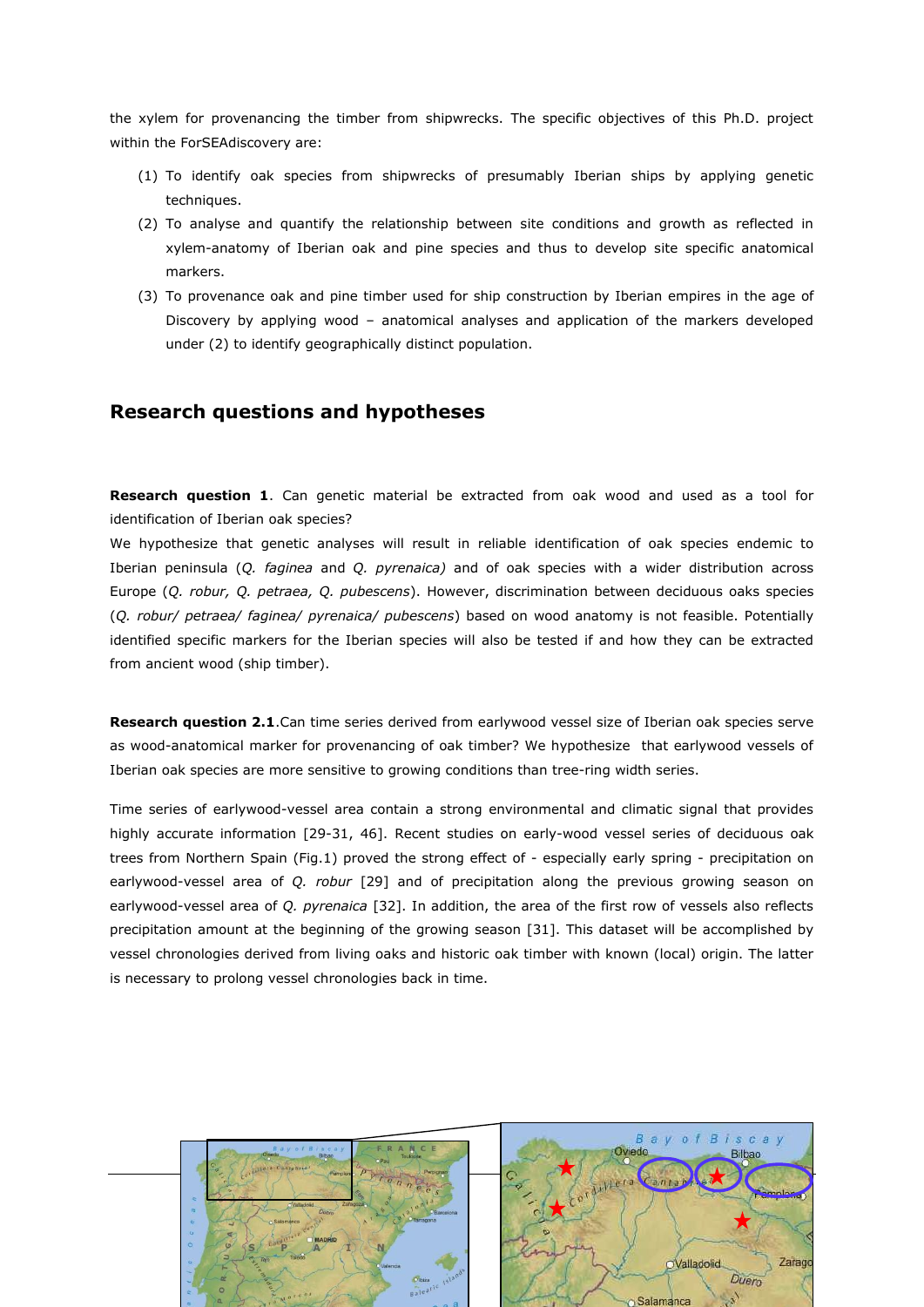

Fig.1. Map of already existing oak earlywood vessels chronologies in Northern Spain (stars) and oak sample areas for this study (circles).

**Research question 2.2.** Can high-resolution wood anatomical variables (maximum latewood density and tracheid dimensions) derived from tree rings of Iberian black pine and Scots pine serve as ecological markers to enhance the precision of provenancing for pine timber? We hypothesize that wood anatomical variables of Iberian pine species contain more site specific information about the growing conditions than tree-ring width series.

The most prominent wood-anatomical variables extracted from tree rings of coniferous species are related to tree-ring density and comprise maximum latewood density (MLD) [47, 48], and minimum density or light rings (MD) [41, 49]. In addition, intra-annual density variations (IADFs) have been identified as high-precision markers to assess fluctuations in climate parameters during the growing season [37, 38]. Maximum density of tree rings from pine trees has shown to contain a stronger climate signal than ring width [35, 36] and has been used as proxy for drought in arid areas [50]. Minimum density (MD) (light rings) may occur as a result of low temperatures during growing season at subarctic treeline [41] as well as severe drought from previous autumn to summer of the current year in semiarid areas [51].

Besides density variables, the tracheid-lumen area contains strong environmental signals related to water availability across the growing season [35, 52, 53]. I hypothesize that site-specific unfavourable growing conditions in the beginning of the growing season will be reflected as smaller earlywood tracheid size in the tree-ring of the corresponding year due to strong dependency of tracheid size on water availability in early summer [53] and during the phase of cell formation [54]. Further, I expect higher MLD values as a reaction to warmer summer temperature [34, 35] while light rings (low MD) will serve as an indicator of low summer temperature.

**Research question 2.3**. Do trends in ring-width and earlywood vessel patterns of Iberian oak species show the footprint of management activities in the past? I hypothesize that the annual variation in earlywood-vessel area will not be affected by management practices such as coppicing or pollarding

Trees from managed forests are usually excluded from the classical dendroprovenancing approach, as their ring-width patterns are strongly influenced by the management activities, which camouflage the high-frequency variation derived from regional and site specific climatic factors. Among the strongest management-related impact is establishment of oak coppice systems with short rotation cycles, which result in fast-growing trees needed for specific ship parts, such as framing elements. This coppicing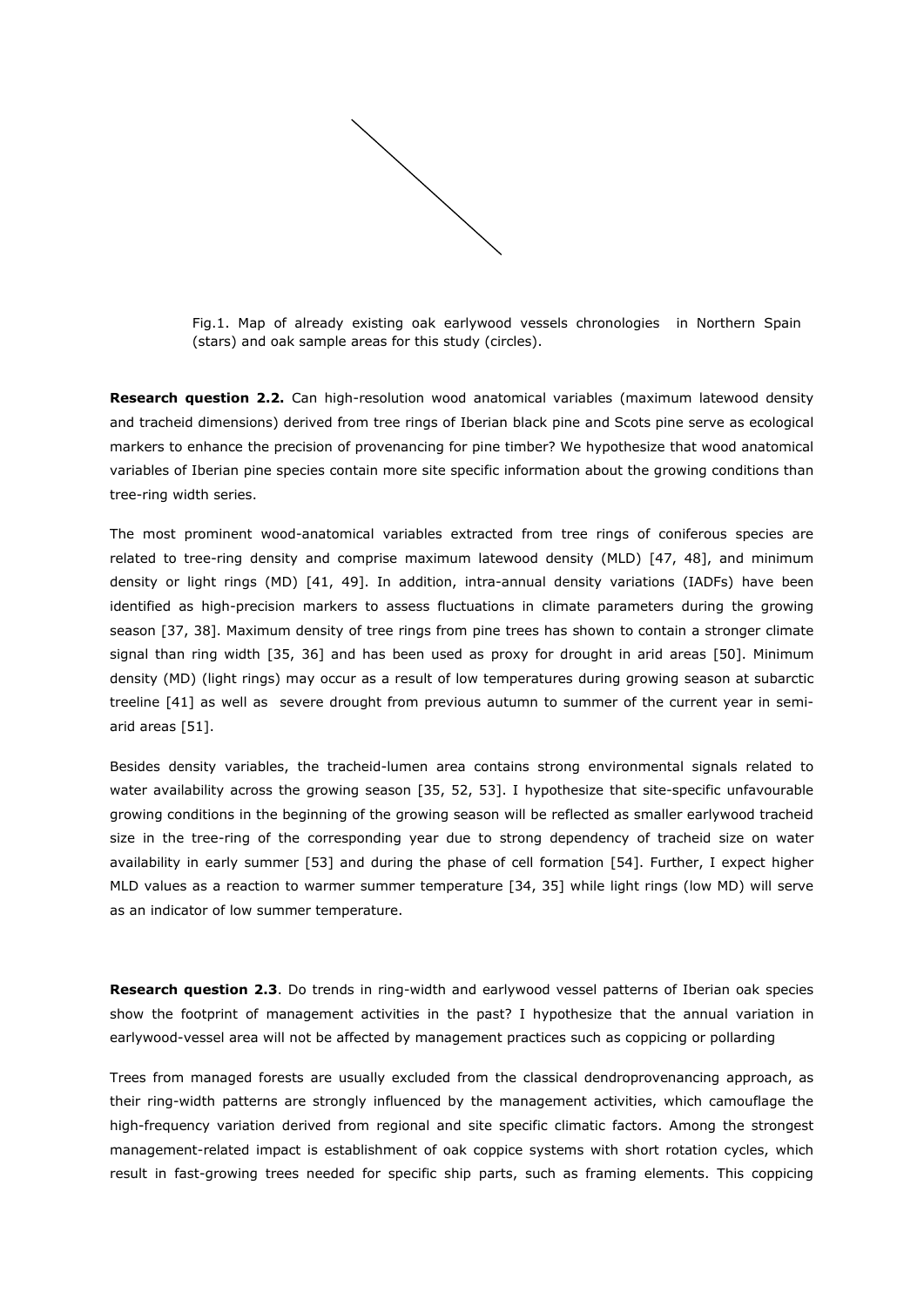practice leads to short, complacent ring-width series which are often not datable [55]. However, the effect of coppicing/pollarding on wood-anatomical features is still poorly understood. Recent studies suggest that earlywood oak vessels retain a strong climate-related variation even when this is not reflected in the ring widths (García González, pers. comm.).

**Research question 3.** Does the timber used for ship building by Iberian e during the Age of Discovery has an Iberian origin? I hypothesize that the knowledge gained from research questions 1 to 2 will allow (1) species identification, through wood anatomy, DNA techniques, and (2) estimation of exact origin of the timber.

Depending on insights gained from research questions 1 and 2, different wood-anatomical markers will be measured on a selection of timbers extracted from at least two shipwrecks which - based on historical records (Working package 1) - were built in Iberia with Iberian oak and/or pine wood. Feasibility of using these analytical methods on archaeological ship timbers will be assessed.

# **Methods**

# **Research question 1.**

*Samples.* The sample assemblage will include increment cores from living Iberian oak trees (*Q. robur/petraea/pubescens/pyrenaica/faginea*) from Northern Spain (Basque country and Cantabria mountains) and oak ship timber from Atlantic coast of Iberian Peninsula (sample protocols to be agreed within EU-ForSEADiscoveries programme).

*Analyses.* Genetic analyses will be executed on samples from living trees (leaves, sapwood and heartwood) and from ancient wood (sapwood, heartwood, dried and waterlogged material) [56]. For DNA extraction we plan to compare different methods as CTAB (etyltrimethylammonium bromide), DNeasy Plant minikit (Qiagen) or PTB (N-phenacylthiazolium bromide) [12, 56]. In cooperation with specialised DNA laboratories we will further develop appropriate methods and we intent to apply both microsatellites (simple sequence repeats) for haplotype identification and appropriate DNA barcoding techniques for closely related species [11, 56, 57]

### **Research question 2.1.**

*Samples.* Material will include: i) samples from living oaks from Northern Spain (Basque Country and Cantabria region); ii) oak timbers from buildings located in the vicinity of the valleys where the living trees will be sampled. Living oaks will be sampled from different elevations along the longitudinal gradient of Cantabrian mountains. Each chosen elevation will contain several sampling sites and from each site 20 dominant trees of one of the oak species under analyses (depending on presence) will be selected for sampling. All trees will be cored at 1.3m with 60 cm length 5 mm diameter Pressler increment borer.

*Analyses.* Measuring of earlywood and first-row vessels will be performed on oak samples with previously crossdated ring-width series. Ring-width analyses and crossdating is done in cooperation with Marta Domínguez Delmás, ForSEADiscoveries PhD at the Universidad de Santiago de Compostela. After crossdating, samples will be prepared for vessel measurement: by black staining of the wood surface and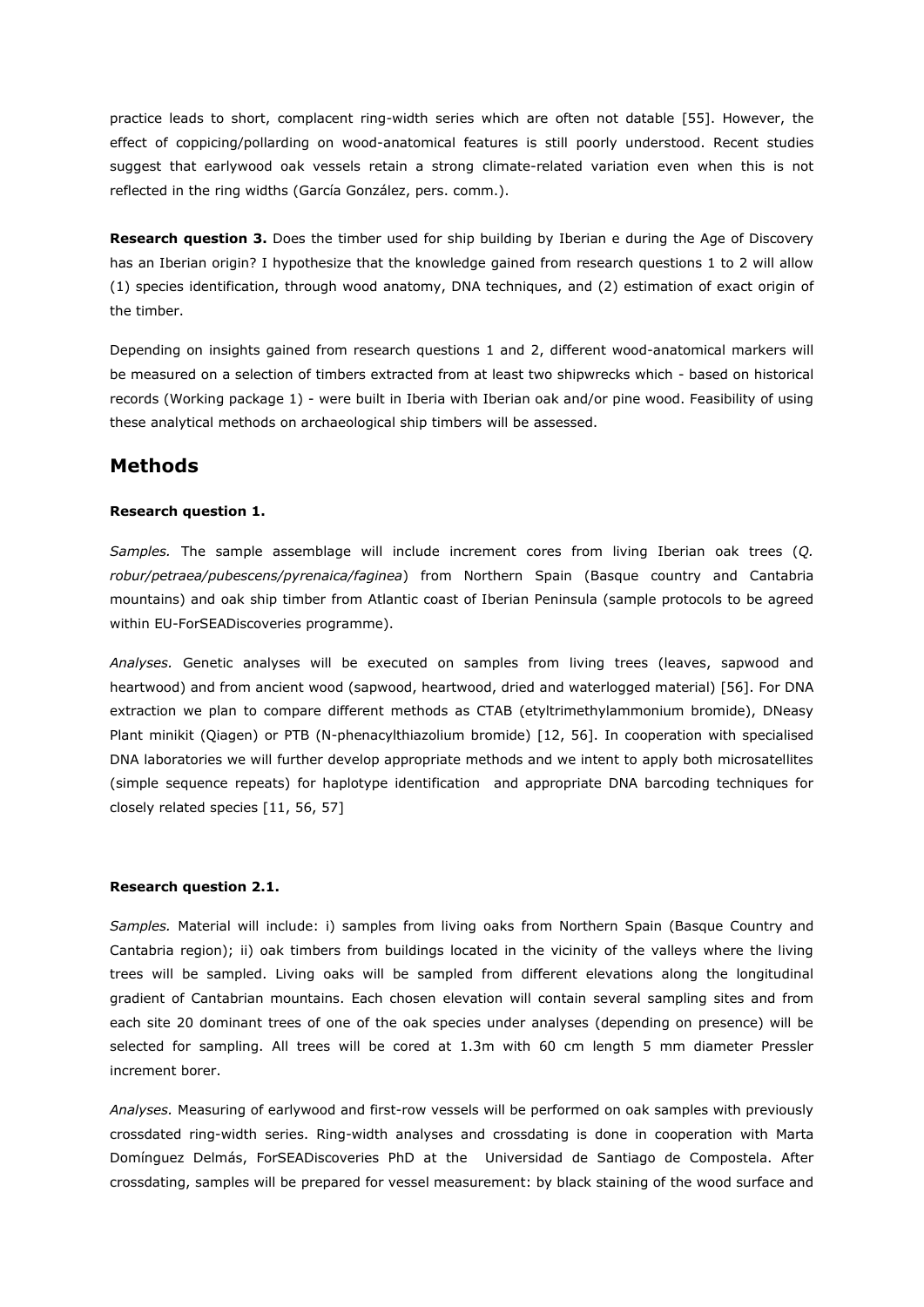consecutive treatment with chalk or white wax to fill the vessel lumina and improve vessel detection. Image analyses will be carried out using *ImageProPlus* and *ROXAS* software [58] which are available in DendroLab of WUR. Time series of vessel variables will be calculated and crossdated. Relationships between all these variables and environmental factors will be studied to understand how they influence vessel size and quantity at each site. Site specific vessel-related anatomical markers will be detected using the software *Weiser* [59], which allows detecting pointer intervals and pointer values in tree-ring series.

### **Research question 2.2.**

*Samples.* Living black and Scots pines will be sampled in two major mountain ranges: the Central System, in the centre of Spain, and the eastern Baeticas Mountains, in the south of Spain. Different sites will be selected following altitudinal gradients. Sampling strategy will be the same as in RQ 2.1 (20 dominant trees of one specie from each site). The first sampling was carried out in the Cazorla Mountains (Southern Spain) in November 2014. Historic pines from buildings in the vicinities of the selected forests will also be researched following the same methodology than for the living trees.

*Analyses.* Tracheid-size measurements across the tree ring will be done by ROXAS [58]. Tracheid trends across the tree ring will be analysed by using the partitioning approach (Carrer, not published), where the tree ring is split into an equal number of sectors and changes of tracheid sizes in different parts of the ring (associated to time approx. time of formation within the growing season) will be obtained. ROXAS has a special routine to perform these analyses. As a result, several tracheid time series will be obtained for each study plot. They will be correlated with environmental variables (temperature, precipitation, soil characteristics, etc.) to assess their relationships. Site-specific tracheid (profile) characteristics will be defined and their application for provenancing checked.

To efficiently determine MLD and MD for large tree-ring series of *Pinus sylvestris* and *P. nigra* the blue intensity (minimum blue intensity) approach will be applied. This technique provides an inexpensive, robust and reliable surrogate for maximum latewood density measured by radiodensitometric technics [60]. After extracting the resin from the samples using acetone, blue intensity will be measured using CooRecorder software (CDendro package). Afterwards, maximum and minimum latewood density chronologies will be computed for calculation of site specific climate-growth relationships and pointeryear analysis. Site specific anatomical markers derived from tracheid lumen area and density variables will be detected by using *Weiser* software [59]. In addition the study material will be inspected for presence and frequency of intra-annual density variation as an indicator of abrupt changes in growing conditions (summer drought or substantial increase in early autumn precipitation [37]).

Like in the case of oak, the resulting database of newly developed wood-anatomical chronologies for the two pine species will be integrated with existing data on these variables (e.g. the Mediterranean IADF database collected within the COST STReESS network [37, 38, 54]).

### **Research question 2.3.**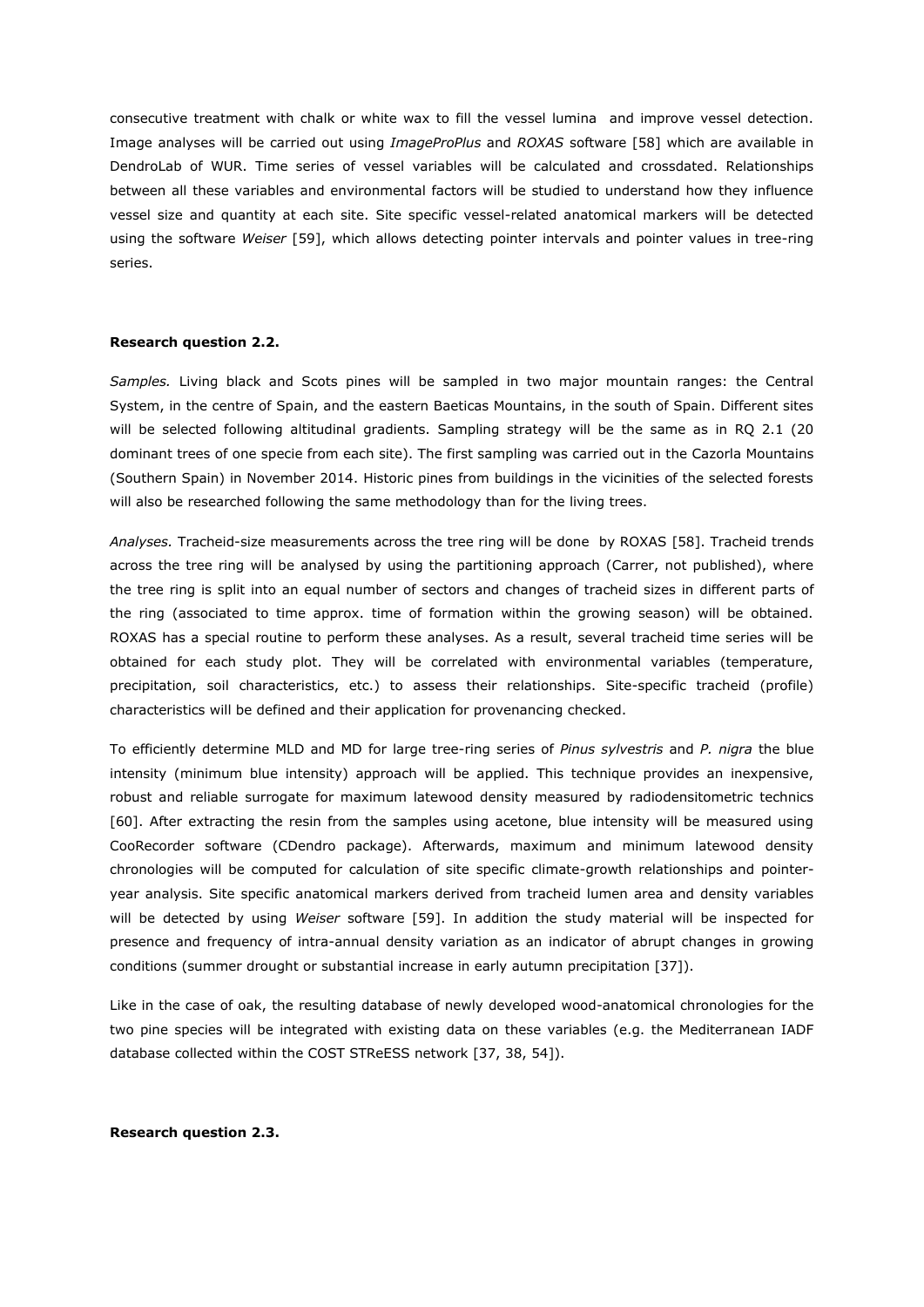*Samples.* The study will be conducted on trees from coppiced stands and neighbouring non-managed stands in two regions in Northern Spain, the Basque Country and the Cantabrian region. At least three pairs of oak stands (coppiced and non-managed) will be selected to test the hypothesis. Compass oak timber retrieved from wrecks of suspected Iberian ships will be analysed following the same steps and methods.

*Analyses.* The same approach described for *Question 2.1* will be used for computing earlywood-vessel chronologies which will subsequently be analysed for systematic differences between oaks from unmanaged and managed trees.

### **Research question 3.**

*Samples.* Timber from shipwrecks will be provided by colleagues from Work package 2, ship archaeology of the ForSEAdiscovery project.

*Analyses.* The methods described in research questions 1 to 4 for DNA and wood-anatomical analyses will be tested and applied on waterlogged wood. Provenancing based on wood-anatomical variables will be done by statistic comparison (T-test, correlation, percentage of parallel variation, pointer-year analyses) of time series gained from ship timber with existing and newly developed reference records built up in this study.

#### **Innovative aspects**

This study is among the first ones where quantitative wood anatomy is integrated with history and nautical archaeology (social sciences) and organic and inorganic wood chemistry as well as classical treering research (natural sciences) to be used for one specific research objective: wood provenancing.

Though application as a **tool for precise provenancing of (ship) timber** is the main goal of this study in the framework of the ForSEAdiscovery project (RQ 3), this project will provide new insights in **longterm site-specific climate-growth relationships** (RQ 2.1&2.2) for five important oak and two important pine species at the Iberian peninsula, a region to be largely effected by predicted climate change [61]. In this context the **effect of (past) forest management on tree growth (RQ 2.3)** is another interesting issue, which will be addressed in this study, but also in the ForSEAdiscovery project.

The **application of DNA techniques for species identification** (RQ 1) requires the development of a systematic approach to extract DNA from recent wood (living trees) and ancient wood (ship timber), which is still far from being a standard procedure. This will be done with support from colleagues from Alterra (NL), INRA (F) and the von Thünen Institute (D). Results from this European-timber tracing exercise could be of importance for ongoing research on tracking of the origin of tropical timber, which experiences similar methodological issues.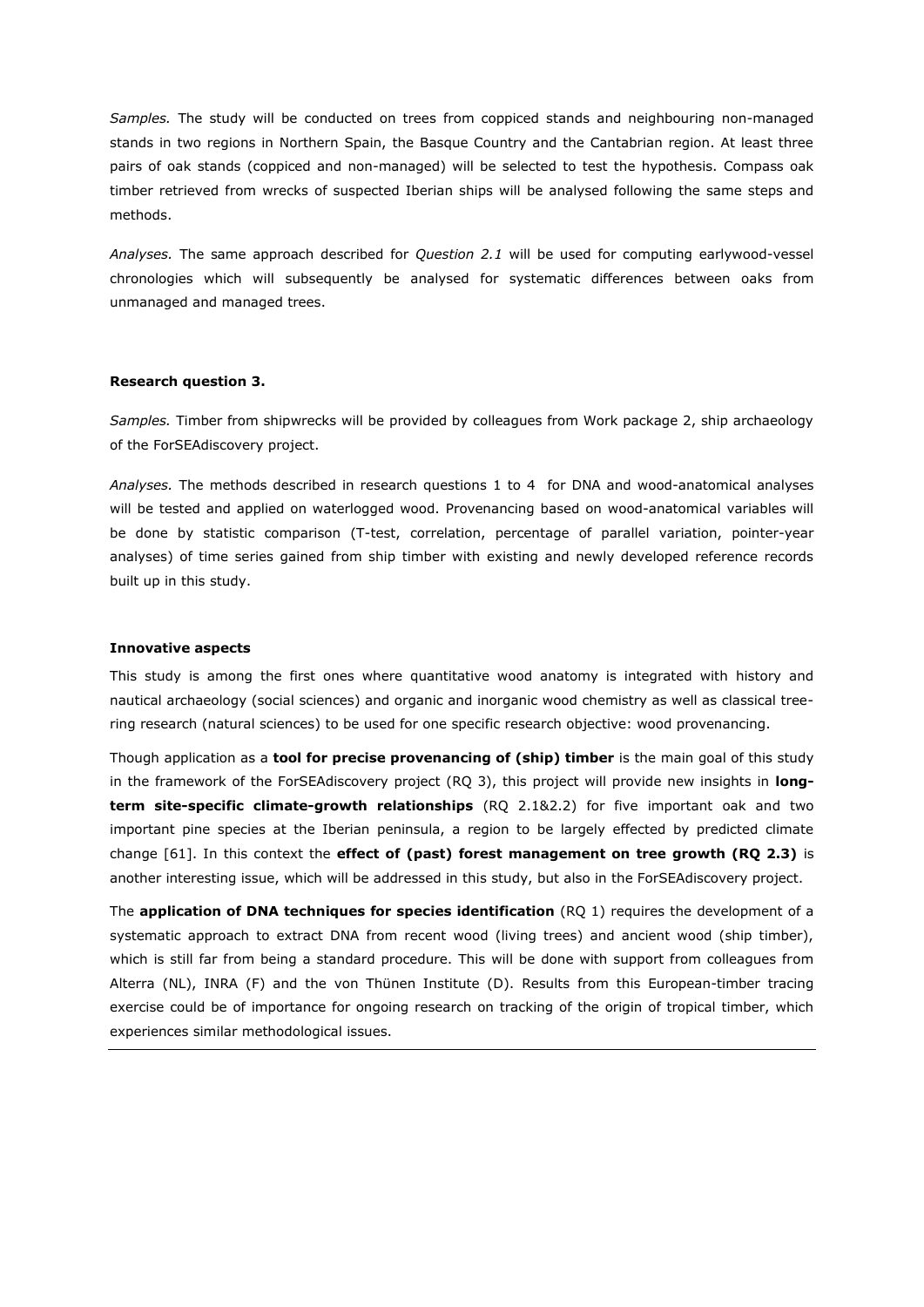# **References**

- 1. Bauer, E., *Los montes de Espana en la historia. Ministerio de Agricultura*. 1980, Madrid.
- 2. Michel, M., Gil, L., *La transformacion historica del paisaje forestal en la Comunidad Autonoma de Euskadi*. 2013, Vitoria-Gasteiz: Servicio Central de Publicaciones del Gobierno Vasco.
- 3. Domínguez-Delmas, M., Alejano-Monge, R., Van Daalen, S., Rodríguez-Trobajo, E., García-Gonzalez, I., Susperregi, J., Wazny, T., Jansma, E., *Tree-rings, forest history and cultural heritage: current state and future prospects of dendroarchaeology in the Iberian Peninsula.* Journal of Archaeological Science, 2015. **57**: p. 180-196.
- 4. Farrell, A.W., Baillie, G.L., *The Use of Dendrochronology in Nautical Archaeology.* Irish Archaeological Research Forum, 1976. **3**(2): p. 45-55.
- 5. Crivellaro, A., Schweingruber, F.H., *Atlas of Wood, Bark and Pith Anatomy of Eastern Mediterranean Trees and Shrubs with a Special Focus on Cypris*. 2013: Springer Berlin Heidelberg.
- 6. Curtu, A.L., O. Gailing, and R. Finkeldey, *Evidence for hybridization and introgression within a speciesrich oak (Quercus spp.) community.* BMC Evol Biol, 2007. **7**: p. 218.
- 7. Curtu, A.L., et al., *Genetic variation and differentiation within a natural community of five oak species (Quercus spp.).* Plant Biol (Stuttg), 2007. **9**(1): p. 116-26.
- 8. Petit, R.J., et al., *Identification of refugia and post-glacial colonisation routes of European white oaks based on chloroplast DNA and fossil pollen evidence.* Forest Ecology and Management, 2002. **156**(1- 3): p. 49-74.
- 9. Petit, R.J., et al., *Chloroplast DNA variation in European white oaks - Phylogeography and patterns of diversity based on data from over 2600 populations.* Forest Ecology and Management, 2002. **156**(1- 3): p. 5-26.
- 10. Deguilloux, M.F., M.H. Pemonge, and R.J. Petit, *Novel perspectives in wood certification and forensics: dry wood as a source of DNA.* Proceedings of the Royal Society B-Biological Sciences, 2002. **269**(1495): p. 1039-1046.
- 11. Speirs, A., McConnachie, G., Lowe, A.J., *Chloroplast DNA from 16th century waterlogged oak in a marine environment: initial steps in sourcing the Mary Rose timbers.* Terra Australis, 2009: p. 165- 179.
- 12. Tang, X.S., G.J. Zhao, and L.Y. Ping, *Wood identification with PCR targeting noncoding chloroplast DNA.* Plant Molecular Biology, 2011. **77**(6): p. 609-617.
- 13. Schlumbaum, A., M. Tensen, and V. Jaenicke-Despres, *Ancient plant DNA in archaeobotany.* Vegetation History and Archaeobotany, 2008. **17**(2): p. 233-244.
- 14. Finkeldey, R., L. Leinemann, and O. Gailing, *Molecular genetic tools to infer the origin of forest plants and wood.* Applied Microbiology and Biotechnology, 2010. **85**(5): p. 1251-1258.
- 15. Jiao, L.C., et al., *Comparative Analysis of Two DNA Extraction Protocols from Fresh and Dried Wood of Cunninghamia Lanceolata (Taxodiaceae).* Iawa Journal, 2012. **33**(4): p. 441-456.
- 16. Bridge, M., *Locating the origins of wood resources: a review of dendroprovenancing.* Journal of Archaeological Science, 2012. **39**(8): p. 2828-2834.
- 17. Martin-Benito, D., et al., *Dendrochronological Dating of the World Trade Center Ship, Lower Manhattan, New York City.* Tree-Ring Research, 2014. **70**(2): p. 65-77.
- 18. Haneca, K., et al., *Provenancing Baltic timber from art historical objects: success and limitations.* Journal of Archaeological Science, 2005. **32**(2): p. 261-271.
- 19. Eckstein, D., Bauch, J., *Beitrag zur Rationalisierung eines dendrochronologischen Verfahrens und zur Analyse seiner Aussagesichereit.* Forstwissenschaftliches Centralballt, 1969. **88**: p. 230-250.
- 20. Haneca, K. and V. Debonne, *Precise tree-ring dating of building activities despite the absence of bark: A case-study on medieval church roofs in Damme, Belgium.* Dendrochronologia, 2012. **30**(1): p. 23- 34.
- 21. Sass-Klaassen, U., T. Vernimmen, and C. Baittinger, *Dendrochronological dating and provenancing of timber used as foundation piles under historic buildings in the Netherlands.* International Biodeterioration & Biodegradation, 2008. **61**(1): p. 96-105.
- 22. Čufar, K., et al., *Castle Pišece, Slovenia–building history and wood economy revealed by dendrochronology, dendroprovenancing and historical sources.* Dendrochronologia, (0).
- 23. Dominguez-Delmas, M., et al., *Dendrochronological Dating and Provenancing of Timbers from the Arade 1 Shipwreck, Portugal.* International Journal of Nautical Archaeology, 2013. **42**(1): p. 118-136.
- 24. Bridge, M., *Resource Exploitation and Wood Mobility in Northern European Oak: dendroprovenancing of individual timbers from the Mary Rose (1510/11–1545).* International Journal of Nautical Archaeology, 2011. **40**(2): p. 417-423.
- 25. Daly, A. and P. Nymoen, *The Bøle Ship, Skien, Norway—Research History, Dendrochronology and Provenance.* International Journal of Nautical Archaeology, 2008. **37**(1): p. 153-170.
- 26. Fonti, P., et al., *Studying global change through investigation of the plastic responses of xylem anatomy in tree rings.* New Phytologist, 2010. **185**(1): p. 42-53.
- 27. von Arx, G. and M. Carrer, *ROXAS - A new tool to build centuries-long tracheid-lumen chronologies in conifers.* Dendrochronologia, 2014. **32**(3): p. 290-293.
- 28. Scholz, A., et al., *How to quantify conduits in wood?* Frontiers in Plant Science, 2013. **4**.
- 29. Garcia-Gonzalez, I. and D. Eckstein, *Climatic signal of earlywood vessels of oak on a maritime site.* Tree Physiology, 2003. **23**(7): p. 497-504.
- 30. Garcia-Gonzalez, I. and P. Fonti, *Selecting earlywood vessels to maximize their environmental signal.* Tree Physiology, 2006. **26**(10): p. 1289-1296.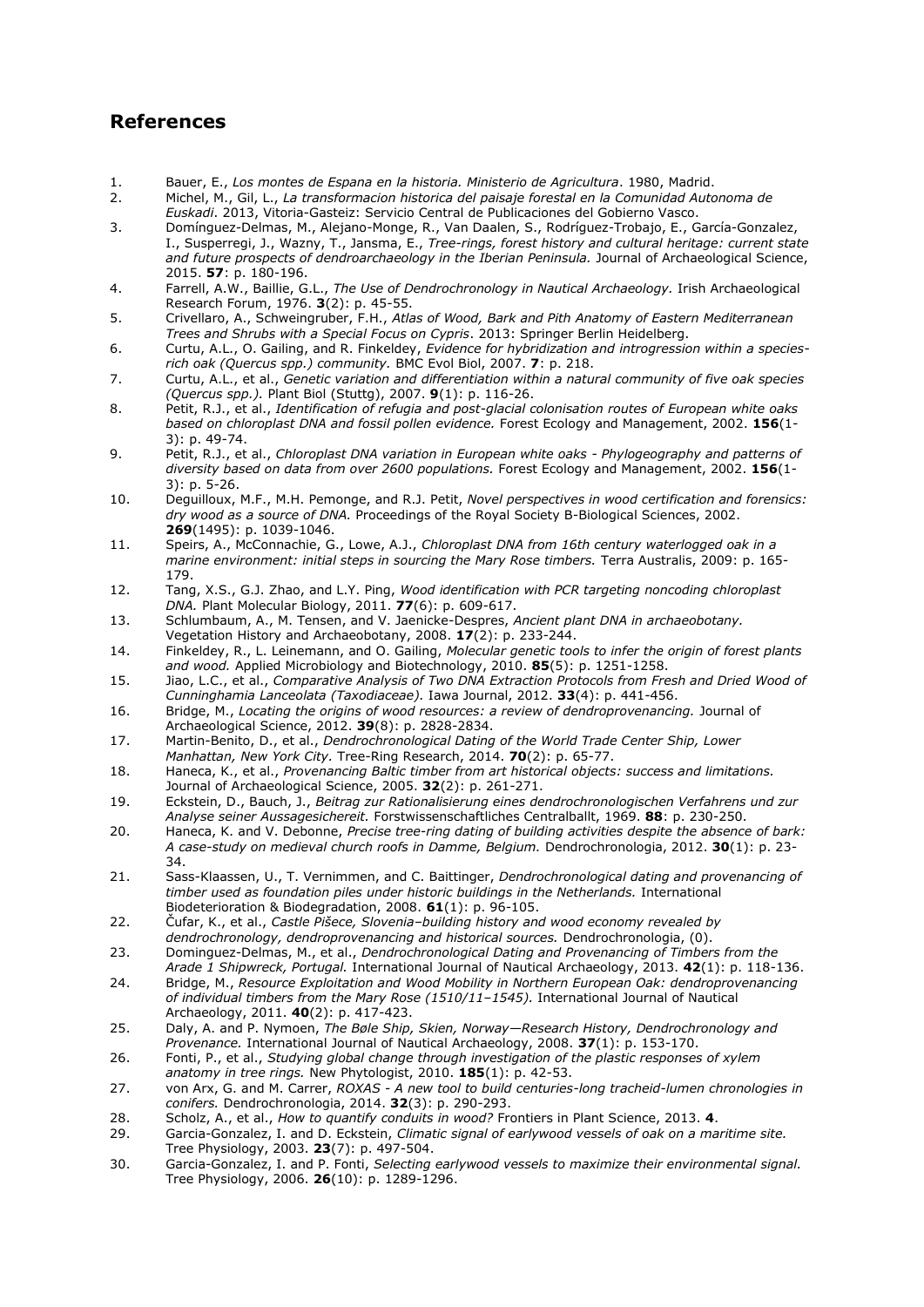- 31. Garcia-Gonzalez, I. and P. Fonti, *Ensuring a representative sample of earlywood vessels for dendroecological studies: an example from two ring-porous species.* Trees-Structure and Function, 2008. **22**(2): p. 237-244.
- 32. Gonzalez-Gonzalez, B.D., V. Rozas, and I. Garcia-Gonzalez, *Earlywood vessels of the sub-Mediterranean oak Quercus pyrenaica have greater plasticity and sensitivity than those of the temperate Q-petraea at the Atlantic-Mediterranean boundary.* Trees-Structure and Function, 2014. **28**(1): p. 237-252.
- 33. Corcuera, L., J.J. Camarero, and E. Gil-Pelegrin, *Effects of a severe drought on growth and wood anatomical properties of Quercus faginea.* Iawa Journal, 2004. **25**(2): p. 185-204.
- 34. Yasue, K., et al., *The effects of tracheid dimensions on variations in maximum density of Picea glehnii and relationships to climatic factors.* Trees-Structure and Function, 2000. **14**(4): p. 223-229.
- 35. Wimmer, R. and M. Grabner, *A comparison of tree-ring features in Picea abies as correlated with climate.* Iawa Journal, 2000. **21**(4): p. 403-416.
- 36. Wang, L., S. Payette, and Y. Begin, *Relationships between anatomical and densitometric characteristics of black spruce and summer temperature at tree line in northern Quebec.* Canadian Journal of Forest Research-Revue Canadienne De Recherche Forestiere, 2002. **32**(3): p. 477-486.
- 37. Campelo, F., et al., *Climatic significance of tree-ring width and intra-annual density fluctuations in Pinus pinea from a dry Mediterranean area in Portugal.* Annals of Forest Science, 2007. **64**(2): p. 229- 238.
- 38. de Luis, M., et al., *Climate factors promoting intra-annual density fluctuations in Aleppo pine (Pinus halepensis) from semiarid sites.* Dendrochronologia, 2011. **29**(3): p. 163-169.
- 39. Olivar, J., et al., *Climate impact on growth dynamic and intra-annual density fluctuations in Aleppo pine (Pinus halepensis) trees of different crown classes.* Dendrochronologia, 2012. **30**(1): p. 35-47.
- 40. Brunstein, F.C., *Climatic significance of the bristlecone pine latewood frost-ring record at Almagre Mountain, Colorado, USA.* Arctic and Alpine Research, 1996. **28**(1): p. 65-76.
- 41. Yamaguchi, D.K., L. Filion, and M. Savage, *Relationship of Temperature and Light Ring Formation at Sub-Arctic Treeline and Implications for Climate Reconstruction.* Quaternary Research, 1993. **39**(2): p. 256-262.
- 42. Brienen, R.J.W. and P.A. Zuidema, *Lifetime growth patterns and ages of Bolivian rain forest trees obtained by tree ring analysis.* Journal of Ecology, 2006. **94**(2): p. 481-493.
- 43. Bergeron, Y., Denneler, B., Charron, D., Girardin, M.-P., *Using dendrochronology to reconstruct disturbance and forest dynamics around Lake Duparquet, northwestern Quebec.* Dendrochronologia, 2002. **20**(1-2): p. 175-189.
- 44. Altman, J., et al., *Tree-Rings Mirror Management Legacy: Dramatic Response of Standard Oaks to Past Coppicing in Central Europe.* Plos One, 2013. **8**(2).
- 45. Spiecker, H., *Tree rings and forest management in Europe.* Dendrochronologia, 2002. **20**(1-2): p. 191- 202.
- 46. Alla, A.Q. and J.J. Camarero, *Contrasting responses of radial growth and wood anatomy to climate in a Mediterranean ring-porous oak: implications for its future persistence or why the variance matters more than the mean.* European Journal of Forest Research, 2012. **131**(5): p. 1537-1550.
- 47. Briffa, K.R., P.D. Jones, and F.H. Schweingruber, *Summer Temperature Patterns over Europe - a Reconstruction from 1750-Ad Based on Maximum Latewood Density Indexes of Conifers.* Quaternary Research, 1988. **30**(1): p. 36-52.
- 48. Davi, N.K., G.C. Jacoby, and G.C. Wiles, *Boreal temperature variability inferred from maximum latewood density and tree-ring width data, Wrangell Mountain region, Alaska.* Quaternary Research, 2003. **60**(3): p. 252-262.
- 49. Gindl, W., *Climatic significance of light rings in timberline spruce, Picea abies, Austrian Alps.* Arctic Antarctic and Alpine Research, 1999. **31**(3): p. 242-246.
- 50. Hughes, M.K., et al., *A Preliminary Reconstruction of Rainfall in North-Central China since Ad 1600 from Tree-Ring Density and Width.* Quaternary Research, 1994. **42**(1): p. 88-99.
- 51. Liang, E.Y. and D. Eckstein, *Light rings in Chinese pine (Pinus tabulaeformis) in semiarid areas of north China and their palaeo-climatological potential.* New Phytologist, 2006. **171**(4): p. 783-791.
- 52. Martin-Benito, D., H. Beeckman, and I. Canellas, *Influence of drought on tree rings and tracheid features of Pinus nigra and Pinus sylvestris in a mesic Mediterranean forest.* European Journal of Forest Research, 2013. **132**(1): p. 33-45.
- 53. Olano, J.M., et al., *Quantitative Tracheid Anatomy Reveals a Complex Environmental Control of Wood Structure in Continental Mediterranean Climate.* International Journal of Plant Sciences, 2012. **173**(2): p. 137-149.
- 54. Vieira, J., F. Campelo, and C. Nabais, *Age-dependent responses of tree-ring growth and intra-annual density fluctuations of Pinus pinaster to Mediterranean climate.* Trees-Structure and Function, 2009. **23**(2): p. 257-265.
- 55. Haneca, K., K. Cufar, and H. Beeckman, *Oaks, tree-rings and wooden cultural heritage: a review of the main characteristics and applications of oak dendrochronology in Europe.* Journal of Archaeological Science, 2009. **36**(1): p. 1-11.
- 56. Jiao, L.C., et al., *DNA barcoding for identification of the endangered species Aquilaria sinensis:*
- *comparison of data from heated or aged wood samples.* Holzforschung, 2014. **68**(4): p. 487-494. 57. Deguilloux, M.F., M.H. Pemonge, and R.J. Petit, *Use of chloroplast microsatellites to differentiate oak*
- *populations.* Annals of Forest Science, 2004. **61**(8): p. 825-830. 58. von Arx, G. and H. Dietz, *Automated image analysis of annual rings in the roots of perennial forbs.* International Journal of Plant Sciences, 2005. **166**(5): p. 723-732.
- 59. Garcia-Gonzalez, I., *Weiser: a computer program to identify event and pointer years in dendrochronological series.* Dendrochronologia, 2001. **19**(2): p. 239-244.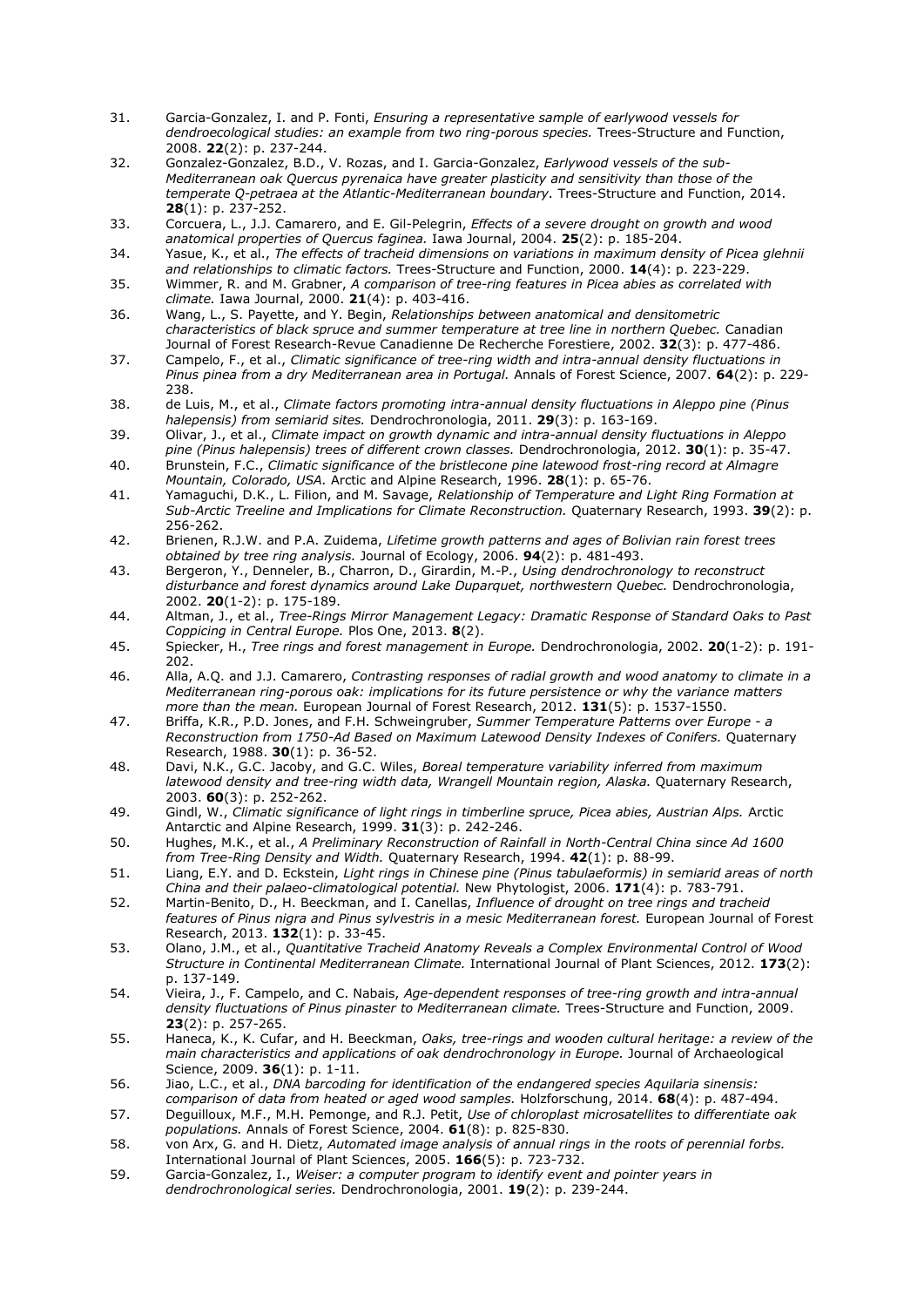- 60. Campbell, R., et al., *Blue Intensity in Pinus Sylvestris Tree Rings: A Manual for a New Palaeoclimate Proxy.* Tree-Ring Research, 2011. **67**(2): p. 127-134.
- 61. Christensen, J.H., Hewitson, B., Busuioc, A, Chen, A., Gao, X., Held, I., Jones, R., Kolli, R.K., Kwon, W.T., Laprise, R., Magana Rueda, V., Mearns. L., Menendez, C.G., Raisanen, J., Rinke, A., Sarr, A., Whetton, P., *The physical science basis contribution of Working Group I to the fourth assessment report of the intergovernmental panel on climate change*, in *Climate Change*, S. Solomon, Qin, D., Manning, M., Chen, Z., Marquis, M., Averyt, K.B., Tignor, M., Miller, H.L., Editor. 2007: Cambridge. p. 847-940.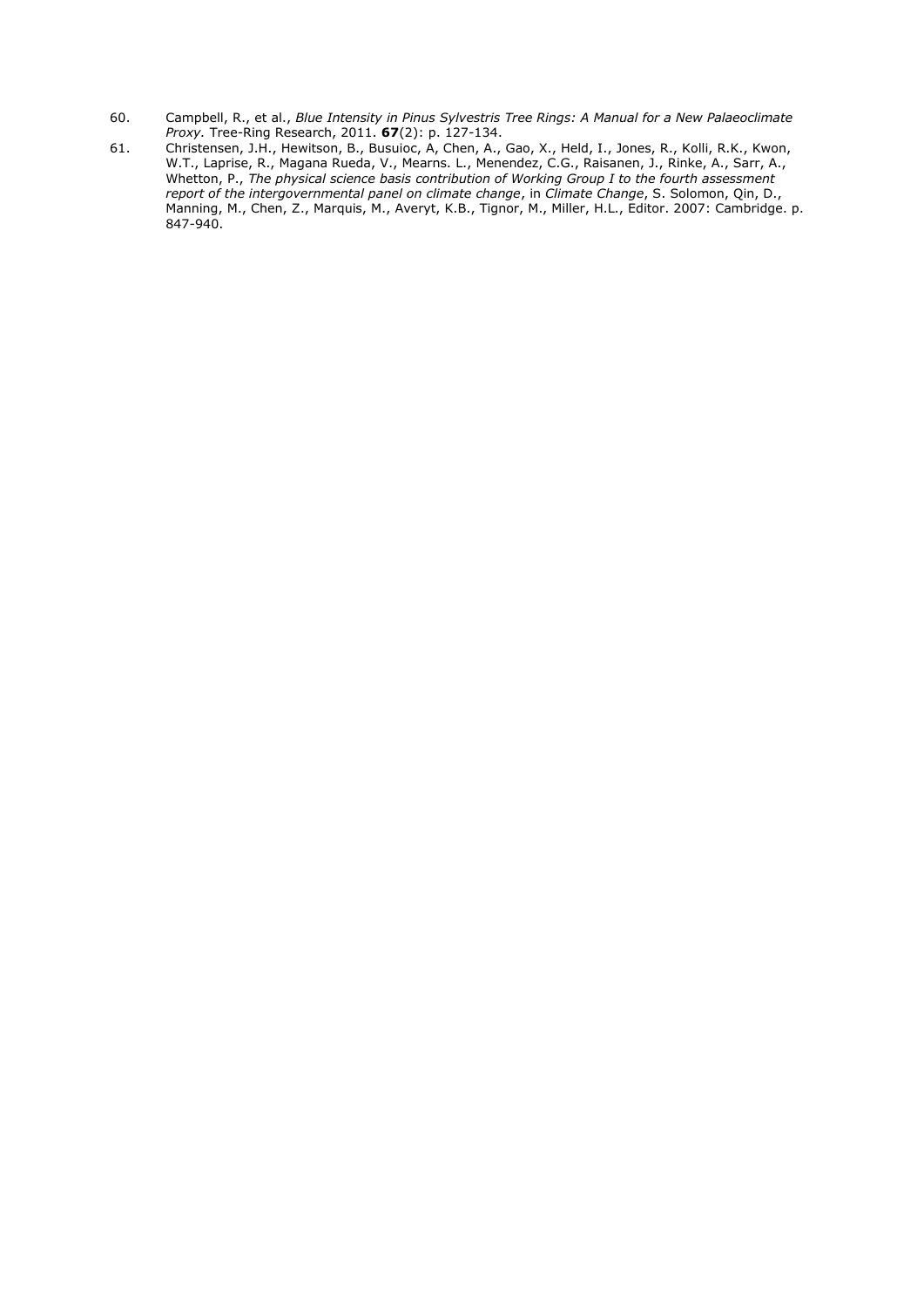# **Work program**

### *Supervision*

Supervision will be done by a multidisciplinary team with day-to-day supervision by Dr. Ute Sass-Klaassen (FEM, WUR). Dr. Ute Sass-Klaassen is heading the DendroLab at Wageningen University. She is an expert in dendrochronology and quantitative wood anatomy and has experience in dendroarchaeology, tree biology, and forest ecology. My promotor, Prof. Dr. Ir. G.M.J. Mohren (FEM, WUR), is an expert in forest ecology and management; he will supervise the study on a regular basis and act as the main promotor for the PhD dissertation.

The team is completed by Dr. Ir. Jan den Ouden (FEM, WUR), specialised in forest and species ecology and effects of forest management on tree growth. Dr. Ignacio García González (Universidad de Santiago de Compostela, Spain) is an experienced dendrochronologist and the leading expert in wood anatomical features and climate-growth relationships of Iberian deciduous oak species. He will provide advice on analyses of earlywood vessels and footprints of coppicing in anatomy of oak trees.

Evaluation of my research progress will be carried out during formal and informal meetings with my supervisors on almost monthly basis. Most of the supervisors are located in Wageningen UR and easily approachable and available. Contact with Dr. Ignacio García González will be kept via e-mails and Skype. In addition, I will have a daily contact with Dr. Ignacio García González during my secondment period at the Universidad de Santiago de Compostela. Moreover, the progress of the study will be presented to members of the FEM chair group and other relevant discussions and conferences.

#### *Execution*

Technical equipment and facilities to perform wood anatomical research are largely available at the DendroLab of Wageningen UR. For analyses of minimum blue intensity CDendro software package must be purchased.

# **Tentative content of the PhD thesis:**

During the course of the project, a PhD thesis, for defence at Wageningen University, will be written in the form of several scientific papers, together with an introduction and a synthesis. The tentative content of the dissertation follows the structure of the objectives and research questions as outlined above and may consist of the following chapters:

- 1) Identification of oak species from shipwrecks through genetic techniques.
- 2) Site conditions and growth as reflected in xylem-anatomy of Iberian oak species.
- 3) Site conditions and growth as reflected in xylem-anatomy of Iberian pine species.
- 4) Origin of oak and pine timber used for ship construction by Iberian empires